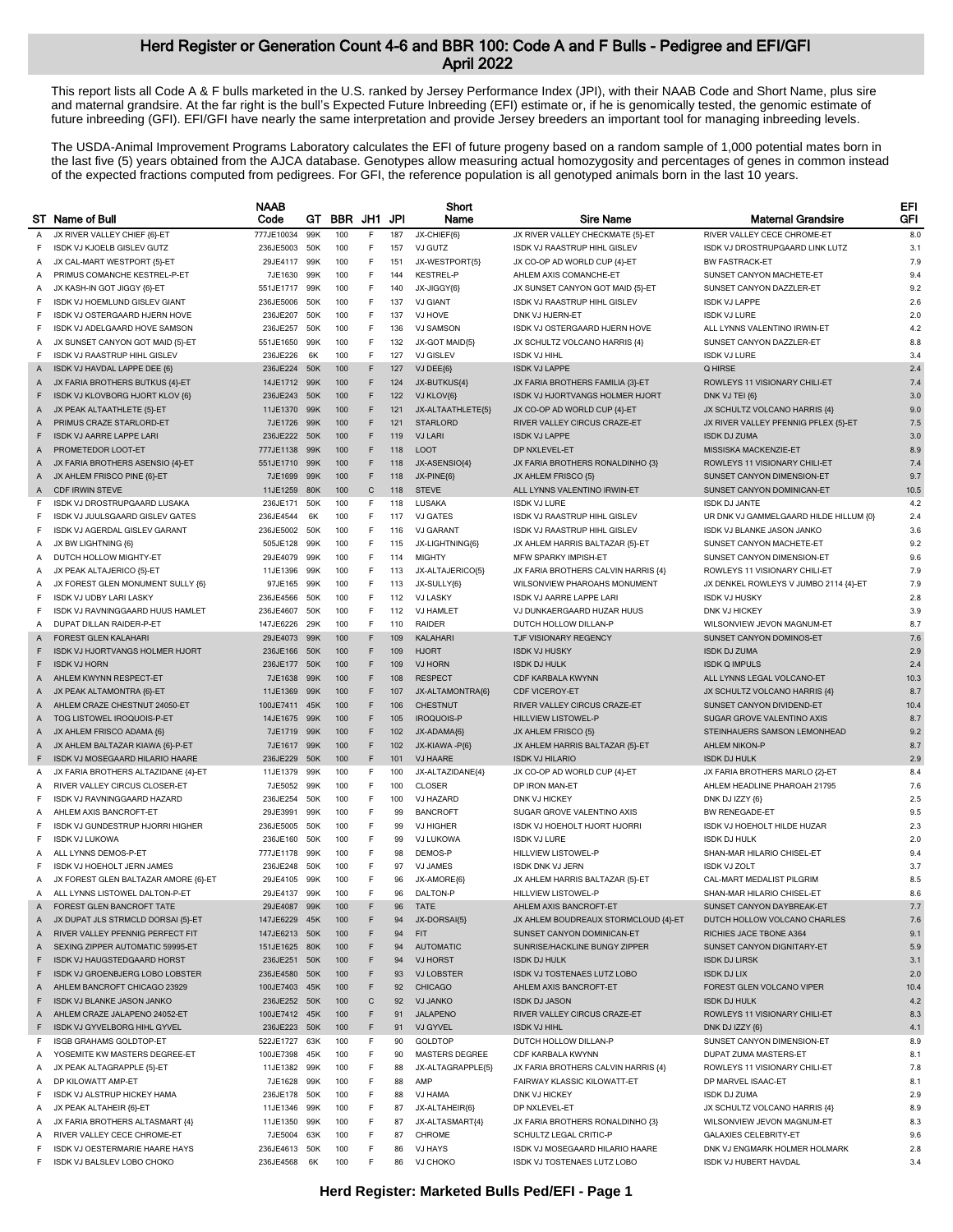|        | ST Name of Bull                             | <b>NAAB</b><br>Code  | GТ         | <b>BBR</b> | JH1     | JPI      | Short<br>Name                  | <b>Sire Name</b>                                   | <b>Maternal Grandsire</b>                   | EFI<br>GFI |
|--------|---------------------------------------------|----------------------|------------|------------|---------|----------|--------------------------------|----------------------------------------------------|---------------------------------------------|------------|
| A      | JX PINE-TREE AROUND {5}-ET                  | 1JE1075              | 99K        | 100        | F       | 84       | JX-AROUND{5}                   | JX CO-OP AD WORLD CUP {4}-ET                       | MISSISKA MACKENZIE-ET                       | 7.4        |
| F      | <b>ISDK VJ ENGBJERG HAZARD HERO</b>         | 236JE259 50K         |            | 100        | C       | 84       | VJ HERO                        | ISDK VJ RAVNINGGAARD HAZARD                        | DNK VJ JOKER {5}                            | 2.5        |
| F      | ISDK VJ SKILVAD DAU DANDI                   | 236JE5001            | 50K        | 100        | F       | 84       | <b>VJ DANDI</b>                | DNK VJ DAUBJERG HJORT DAU                          | DNK VJ STENBEK JONATAN JOTUR                | 2.9        |
| Α      | <b>CDF VICEROY-ET</b>                       | 11JE1179             | 50K        | 100        | F       | 82       | <b>VICEROY</b>                 | SUNSET CANYON DOMINICAN-ET                         | <b>ISDK Q IMPULS</b>                        | 8.4        |
| F      | ISDK VJ GAMMELGAARD PEREZ PELE              | 236JE4550            | 50K        | 100        | F       | 82       | VJ PELE                        | <b>ISDK VJ HOEHOLT PICK PEREZ</b>                  | <b>ISDK VJ HUSKY</b>                        | 3.5        |
| F      | ISDK VJ HAUGSTEDGAARD HJERN HOJ {6}         | 236JE165 50K         |            | 100        | F       | 81       | VJ HOJ{6}                      | DNK VJ HJERN-ET                                    | <b>ISDK DJ ZUMA</b>                         | 2.5        |
| Α      | JX CAL-MART HARRIS SILAS {5}                | 97JE145              | 99K        | 100        | F       | 79       | JX-SILAS{5}                    | JX SCHULTZ VOLCANO HARRIS {4}                      | HAWARDEN IMPULS PREMIER                     | 7.9        |
| Α      | KASH-IN SALSA-P-ET                          | 7JE1474              | 99K        | 100        | F       | 79       | SALSA-P                        | HEARTLAND FASTRACK TITANIUM-ET                     | <b>BW VENERABLE-ET</b>                      | 7.1        |
| Α      | JX CO-OP WC MR CHAVEZ {4}-P-ET              | 1JE5000              | 99K        | 100        | F       | 79       | JX-MR CHAVEZ -P{4}             | JX CO-OP AD WORLD CUP {4}-ET                       | JX FARIA BROTHERS MARLO {2}-ET              | 7.8        |
| F      | ISDK VJ RONHOLM HICKEY HIAN {6}             | 236JE167             | 50K        | 100        | F       | 79       | VJ HIAN(6)                     | <b>DNK VJ HICKEY</b>                               | <b>ISDK DJ ZUMA</b>                         | 2.2        |
| A      | AHLEM WHISTLER-ET                           | 777JE1140            | 99K        | 100        | F.      | 78       | WHISTLER                       | SUN VALLEY JIVE                                    | AHLEM HEADLINE PHAROAH 21795                | 9.2        |
| F      | ISDK VJ RUNDKAERGAARD HALEY HAWK            | 236JE4551            | 6K         | 100        | F       | 77       | <b>VJ HAWK</b>                 | ISDK VJ DONGSGAARDEN HALEY                         | HEARTLAND MERCHANT TOPEKA-ET                | 3.8        |
| Α      | <b>ISDK DJ ZUMA</b>                         | 236JE146             | 50K        | 100        | F       | 77       | DJ ZUMA                        | <b>ISDK Q ZIK</b>                                  | <b>ISDK FYN LEMVIG</b>                      | 4.0        |
| Α      | HILMAR TOPGUN {6}-ET                        | 147JE6228            | 99K        | 100        | F       | 76       | TOPGUN(6)                      | AHLEM AXIS BANCROFT-ET                             | SUNSET CANYON BENEFACTOR-ET                 | 9.1        |
| F      | ISDK VJ ADELGAARD HIHL HIWE                 | 236JE220             | 50K        | 100        | F       | 76       | VJ HIWE                        | <b>ISDK VJ HIHL</b>                                | <b>ISDK DJ HULK</b>                         | 2.7        |
| Α      | JX FARIA BROTHERS MAHREZ {5}-ET             | 551JE1737            | 99K        | 100        | F       | 73       | JX-MAHREZ{5}                   | JX CO-OP AD WORLD CUP {4}-ET                       | JX FARIA BROTHERS PROP JOE {3}-ET           | 7.8        |
| Α      | JX FARIA BROTHERS ALTANOWITZKI {4}          | 11JE1334             | 99K        | 100        | F       | 72       | JX-ALTANOWITZKI{4}             | JX FARIA BROTHERS RONALDO {3}-ET                   | SCHULTZ DUDLEY RESTORE-ET                   | 6.6        |
| F      | <b>ISDK DNK VJ JERN</b>                     | 236JE176             | 50K        | 100        | F       | 70       | VJ JERN                        | <b>ISDK DJ JASON</b>                               | Q HIRSE                                     | 4.5        |
| Α      | JX FOUR J MESSI MELLY {5}                   | 551JE1739            | 99K        | 100        | F       | 69       | JX-MELLY{5}                    | JX FARIA BROTHERS MESSI {4}-ET                     | MISSISKA MACKENZIE-ET                       | 8.5        |
| A      | AHLEM AXIS DAGGAR 22486                     | 203JE1620            | 99K        | 100        | F       | 68       | <b>DAGGAR</b>                  | SUGAR GROVE VALENTINO AXIS                         | SUNSET CANYON DIMENSION-ET                  | 9.6        |
| Α      | JX FARIA BROTHERS TYWIN {4}-ET              | 535JE61              | 8K         | 100        | F       | 66       | JX-TYWIN{4}                    | <b>ISDK DJ HULK</b>                                | <b>SCHULTZ RESCUE HEADLINE</b>              | 2.4        |
| Α      | RIVER VALLEY MAC MOVER-ET                   | 200JE10033           | 99K        | 100        | F       | 66       | <b>MOVER</b>                   | CDF KARBALA KWYNN                                  | MISSISKA MACKENZIE-ET                       | 8.4        |
| F      | <b>ISDK VJ DONGSGAARDEN HALEY</b>           | 236JE213 50K         |            | 100        | F       | 66       | <b>VJ HALEY</b>                | <b>ISDK VJ HUSKY</b>                               | <b>ISDK DJ HOLMER</b>                       | 2.9        |
| A      | OAK LANE COMANCHE COHORT-ET                 | 97JE169              | 99K        | 100        | F       | 65       | <b>COHORT</b>                  | AHLEM AXIS COMANCHE-ET                             | SHAN-MAR HILARIO CHISEL-ET                  | 10.0       |
| Α      | JX SEXING DAYBREAK CHICO {6}-ET             | 551JE1668            | 99K        | 100        | F       | 64       | JX-CHICO(6)                    | SUNSET CANYON DAYBREAK-ET                          | JX SCHULTZ VOLCANO HARRIS {4}               | 9.7        |
| Α      | JX FARIA BROTHERS LEWANDOWSKI {4}-ET        | 551JE1712            | 99K        | 100        | F       | 63       | JX-LEWANDOWSKI{4}              | JX FARIA BROTHERS MESSI {4}-ET                     | JX FARIA BROTHERS MARLO {2}-ET              | 6.7        |
| F      | <b>ISDK VJ HOEHOLT PICK PEREZ</b>           | 236JE212 50K         |            | 100        | F       | 61       | <b>VJ PEREZ</b>                | <b>ISDK VJ PICK</b>                                | <b>ISDK DJ HULK</b>                         | 4.6        |
| Α      | RIVER VALLEY CIRCUS CRAZE-ET                | 777JE10001           | 99K        | 100        | F       | 61       | CRAZE                          | STEINHAUERS SAMSON LEMONHEAD                       | AHLEM HEADLINE PHAROAH 21795                | 9.5        |
| Α      | PEAK ALTAVICE {6}-ET                        | 11JE1381             | 99K        | 100        | F       | 59       | ALTAVICE{6}                    | <b>CDF VICEROY-ET</b>                              | ROWLEYS 11 VISIONARY CHILI-ET               | 7.8        |
| Α      | MFW ALTACHIVE-ET                            | 11JE1326 99K         |            | 100        | F       | 59       | <b>ALTACHIVE</b><br>CUBSWIN-PP | TJF VISIONARY REGENCY                              | SUNSET CANYON DAYBREAK-ET                   | 10.3       |
| A<br>F | GOLDEN DREAM SLUGGER CUBSWIN-PP             | 551JE1741            | 99K        | 100        | F.<br>F | 59<br>59 |                                | KASH-IN SLUGGER-P-ET                               | MOLLY BROOK VISIONARY UPBEAT                | 7.7        |
| A      | <b>ISDK VJ HIHL</b><br>CDF LAYNE IVORY-ET   | 236JE162<br>11JE1211 | 50K<br>80K | 100<br>100 | F.      | 58       | VJ HIHL<br><b>IVORY</b>        | <b>ISDK VJ HUSKY</b><br>GOLDUST VALENTINO LAYNE-ET | <b>ISDK DJ ZUMA</b><br><b>ISDK Q IMPULS</b> | 4.1<br>9.3 |
| F      | ISDK VJ DONGSGAARDEN HUPI HUCK              | 236JE221             | 50K        | 100        | F       | 57       | VJ HUCK                        | ISDK VJ HJULSKOV HOLMER HUPI                       | <b>ISDK VJ HUSKY</b>                        | 3.9        |
| F      | ISDK VJ HOEHOLT GALVANIZE GAZZ              | 236JE225             | 50K        | 100        | F       | 56       | VJ GAZZ                        | BUTTERCREST GALVANIZE                              | DNK VJ IZMIR                                | 6.8        |
| Α      | JX FARIA BROTHERS CAVANI {4}-ET             | 551JE1714            | 99K        | 100        | C       | 55       | JX-CAVANI{4}                   | DP NXLEVEL-ET                                      | JX FARIA BROTHERS WALTER WHITE {4}-ET       | 8.3        |
| Α      | <b>ISDK VJ LINK</b>                         | 236JE155             | 50K        | 100        | F       | 55       | <b>VJ LINK</b>                 | HOLLYLANE LILIBETS LEGACY                          | Q HIRSE                                     | 2.6        |
| Α      | TOG ZORRO-PP-ET                             | 54JE626              | 13K        | 100        | F       | 55       | ZORRO-PP                       | JER-Z-BOYZ CRITIQUE-P-ET                           | SCHULTZ LEGAL CRITIC-P                      | 8.3        |
| Α      | ISDK VJ KROGAARD RODME QUINTANA             | 236JE247             | 50K        | 100        | F       | 54       | <b>VJ QUINTANA</b>             | ISDK VJ RODME NYGAARD RODME                        | <b>ISDK DJ ZUMA</b>                         | 3.7        |
| Α      | ISDK VJ HAGENBJERGGAARD HITMAN {5}          | 236JE231             | 50K        | 100        | C       | 53       | VJ HITMAN{5}                   | ISDK VJ RONHOLM HICKEY HIAN {6}                    | <b>ISDK DJ JASON</b>                        | 3.4        |
| Α      | JX BW VALIANT {5}                           | 505JE126             | 29K        | 100        | F       | 52       | JX-BW VALIANT{5}               | JX SCHULTZ VOLCANO HARRIS {4}                      | <b>BW LEGION</b>                            | 7.5        |
| Α      | JX WILSONVIEW SWORD MULTIPLY {6}-ET         | 97JE152 99K          |            | 100        | F       | 51       | JX-MULTIPLY{6}                 | JX WILSONVIEW SAMSON SWORD {5}-ET                  | ALL LYNNS LEGAL VOLCANO-ET                  | 8.6        |
| Α      | PINE-TREE DISCO BUBBA-ET                    | 551JE1723            | 99K        | 100        | F       | 51       | <b>BUBBA</b>                   | OAKLANE DAZZLER DISCO 2127-ET                      | BLUE MIST VISIONARY METHOD                  | 8.9        |
| Α      | JX BW COUNTDOWN {5}-ET                      | 551JE1667            | 99K        | 100        | F.      | 49       | JX-COUNTDOWN{5}                | JX SCHULTZ VOLCANO HARRIS {4}                      | TOLLENAARS IMPULS LEGAL 233-ET              | 8.2        |
| Α      | HILMAR CALYPSO CHEWBACCA {5}                | 100JE7374            | 29K        | 100        | F       | 48       | CHEWBACCA{5}                   | AHLEM PRESCOTT CALYPSO-ET                          | SUN VALLEY IMPULS JUPITER                   | 7.4        |
| Α      | <b>SUNSET CANYON MIRROR-ET</b>              | 203JE1638            | 13K        | 100        | F       | 48       | <b>MIRROR</b>                  | MAINSTREAM IATOLA SPARKY                           | <b>ISDK Q IMPULS</b>                        | 8.4        |
| Α      | PEARLMONT AMAZING MEMORY                    | 11JE1243 80K         |            | 100        | F       | 47       | <b>MEMORY</b>                  | SHOT OF NAT AMAZING-ET                             | <b>BW VENERABLE-ET</b>                      | 7.7        |
| A      | JX FARIA BROTHERS KAWHI {4}                 | 97JE180 99K          |            | 100        | F       | 47       | JX-KAWHI{4}                    | JX FARIA BROTHERS RONALDO {3}-ET                   | JX SCHULTZ VOLCANO HARRIS {4}               | 8.1        |
| Α      | WILSONVIEW IF MATT-ET                       | 7JE1344 80K          |            | 100        | F       | 47       | <b>MATT</b>                    | ALL LYNNS VALENTINO IRWIN-ET                       | RICHIES JACE TBONE A364                     | 10.3       |
| Α      | <b>BW CITATION A-ET</b>                     | 505JE125 80K         |            | 100        | C       | 47       | <b>CITATION</b>                | ALL LYNNS VALENTINO IRWIN-ET                       | SOONER CENTURION-ET                         | 9.6        |
| Α      | GOLDEN DREAM AMERICAN PHAROAH-P             | 566JE106             | 45K        | 100        | F       | 46       | PHAROAH                        | AHLEM HEADLINE PHAROAH 21795                       | DUTCH HOLLOW OLIVER-P                       | 8.5        |
| A      | AHLEM KWYNN CHINOOK 23485                   | 551JE1700            | 99K        | 100        | F       | 46       | <b>CHINOOK</b>                 | CDF KARBALA KWYNN                                  | TOLLENAARS IMPULS LEGAL 233-ET              | 9.6        |
| A      | PINE-TREE SLUGGER BEN-P-ET                  | 97JE186              | 99K        | 100        | F       | 43       | BEN-P                          | KASH-IN SLUGGER-P-ET                               | BLUE MIST VISIONARY METHOD                  | 7.8        |
| A      | ISDK VJ HOEHOLT HILDE HUZAR                 | 236JE253             | 50K        | 100        | F       | 43       | VJ HUZAR                       | UR DNK VJ HILDE {0}                                | <b>ISDK DJ ZUMA</b>                         | 2.0        |
| Α      | JX SANDCREEKS D STEVENS PARAGUAY {6}-<br>ET | 566JE105             | 45K        | 100        | F       | 42       | JX-PARAGUAY{6}                 | JX FARIA BROTHERS BRAD STEVENS {5}                 | HI-LAND SCORE FORMIDABLE                    | 8.2        |
| A      | SUNSET CANYON MAID-RITE-ET                  | 100JE7382 29K        |            | 100        | F       | 42       | MAID-RITE                      | SUNSET CANYON DIMENSION-ET                         | SUNSET CANYON DOMINICAN-ET                  | 8.0        |
| Α      | JX FARIA BROTHERS ALTARICHT {5}-ET          | 11JE1338             | 99K        | 100        | C       | 41       | JX-ALTARICHT(5)                | JX FARIA BROTHERS MESSI {4}-ET                     | ROWLEYS 11 VISIONARY CHILI-ET               | 7.0        |
| Α      | JX PVF WORLD CUP ZANDER {5}                 | 97JE173              | 99K        | 100        | F       | 41       | JX-ZANDER{5}                   | JX CO-OP AD WORLD CUP {4}-ET                       | JX FARIA BROTHERS PROP JOE {3}-ET           | 7.4        |
| Α      | JX TLJ NXLEVEL BUSTER {5}                   | 100JE7399            | 29K        | 100        | F       | 40       | JX-BUSTER{5}                   | DP NXLEVEL-ET                                      | ROWLEYS 11 VISIONARY CHILI-ET               | 8.1        |
| Α      | MULTI-ROSE CREDIBULL COMET-PP-ET            | 54JE625              | 13K        | 100        | F       | 38       | COMET-PP                       | JER-Z-BOYZ CREDIBULL {6}-P-ET                      | DUTCH HOLLOW MOTIVATION-PP                  | 7.2        |
| A      | SUNSET CANYON DENMARK-P-ET                  | 100JE7391            | 29K        | 100        | F       | 38       | <b>DENMARK</b>                 | CDF KARBALA KWYNN                                  | <b>ISDK DJ HULK</b>                         | $7.5\,$    |
| Α      | ELLIOTTS REGENCY CASINO-ET                  | 14JE725 50K          |            | 100        | F       | 35       | CASINO                         | TJF VISIONARY REGENCY                              | HAWARDEN IMPULS PREMIER                     | 9.2        |
| A      | JX SEXING WALTER CRANSTON 60790 {5}         | 551JE1642 50K        |            | 100        | F       | 33       | JX-CRANSTON{5}                 | JX FARIA BROTHERS WALTER WHITE {4}-ET              | SWEETIE PLUS IATOLAS BOLD {5}               | 8.4        |
| Α      | STEINHAUERS SAMSON LEMONHEAD                | 14JE670              | 80K        | 100        | F       | 33       | LEMONHEAD                      | DP VALENTINO SAMSON                                | <b>BW RENEGADE-ET</b>                       | 9.1        |
| F      | SUNNYDAWN OLYMPIAN                          | 224JE2370            | 8K         | 100        | C       | 33       | <b>OLYMPIAN</b>                | <b>ISDK DJ ZUMA</b>                                | SC GOLD DUST PARAMOUNT IATOLA-ET            | 6.7        |
| A      | HILMAR PAUL RANCHO {5}                      | 147JE6220            | 8K         | 100        | F       | 32       | RANCHO(5)                      | D&E PAUL-ET                                        | RICHIES JACE TBONE A364                     | 8.1        |
| Α      | SEXING LEMONHEAD DOYLE-ET                   | 551JE1698            | 99K        | 100        | F       | 32       | <b>DOYLE</b>                   | STEINHAUERS SAMSON LEMONHEAD                       | BUTTERCREST GALVANIZE                       | 9.9        |
| Α      | CRF LEGAL PROMISE                           | 203JE1347 50K        |            | 100        | F       | 29       | <b>LEGAL PROMISE</b>           | TOLLENAARS IMPULS LEGAL 233-ET                     | WINDY WILLOW MONTANA JACE {6}               | 9.0        |
| Α      | JER-Z-BOYZ CRIS {6}-P-ET                    | 203JE1388            | 50K        | 100        | C       | 29       | CRIS P{6}                      | SCHULTZ LEGAL CRITIC-P                             | SUNSET CANYON MAXIMUM-ET                    | 8.5        |
| Α      | TATE BENEFACTOR SAVIOR-ET                   | 147JE6227 29K        |            | 100        | F       | 27       | <b>SAVIOR</b>                  | SUNSET CANYON BENEFACTOR-ET                        | KASH IN SANTANA-P-ET                        | 7.8        |
| Α      | DUTCH HOLLOW VOLCANO CHARLES                | 151JE19              | 50K        | 100        | F.      | 26       | <b>CHARLES</b>                 | ALL LYNNS LEGAL VOLCANO-ET                         | SWEETIE PLUS IATOLAS BOLD {5}               | 8.9        |
| F      | ISDK VJ SOLBAKKEN HALEY HIRTS               | 236JE4552 50K        |            | 100        | F.      | 25       | <b>VJ HIRTS</b>                | ISDK VJ DONGSGAARDEN HALEY                         | <b>ISDK VJ LIGHT</b>                        | 2.3        |
| Α      | PINE-TREE KWYNN CUATRO-ET                   | 566JE104             | 29K        | 100        | F.      | 23       | <b>CUATRO</b>                  | CDF KARBALA KWYNN                                  | DUTCH HOLLOW LEXICON-P                      | 8.3        |
| Α      | <b>ISDK Q IMPULS</b>                        | 236JE3               | HD         | 100        | F       | 22       | Q IMPULS                       | <b>ISDK SKAE IDE</b>                               | ISDK JAS BYG NO 47880                       | 5.7        |
| Α      | JX WILSONVIEW MARVEL SOUL {4}-ET            | 203JE1422            | 8K         | 100        | F       | 21       | JX-SOUL{4}                     | ALL LYNNS VALENTINO MARVEL                         | JX OOMSDALE JACE GRATIT GARDEN {2}-ET       | 6.9        |
| A      | HILMAR PAUL BRONCO {5}-ET                   | 147JE6219            | 80K        | 100        | F       | 20       | BRONCO{5}                      | D&E PAUL-ET                                        | RICHIES JACE TBONE A364                     | 8.5        |
| A      | HEARTLAND IRWIN TEXAS-ET                    | 7JE1354              | 80K        | 100        | F<br>F  | 19       | <b>TEXAS</b>                   | ALL LYNNS VALENTINO IRWIN-ET                       | WETUMPKA LEMVIG NATHAN-ET                   | 9.1        |
| Α      | SUNSET CANYON DAUPHIN-ET                    | 147JE6225 13K        |            | 100        |         | 16       | 698                            | SC/RV TRANSFORMER-ET                               | SUNSET CANYON ANTHEMS ALLSTAR-ET            | 7.8        |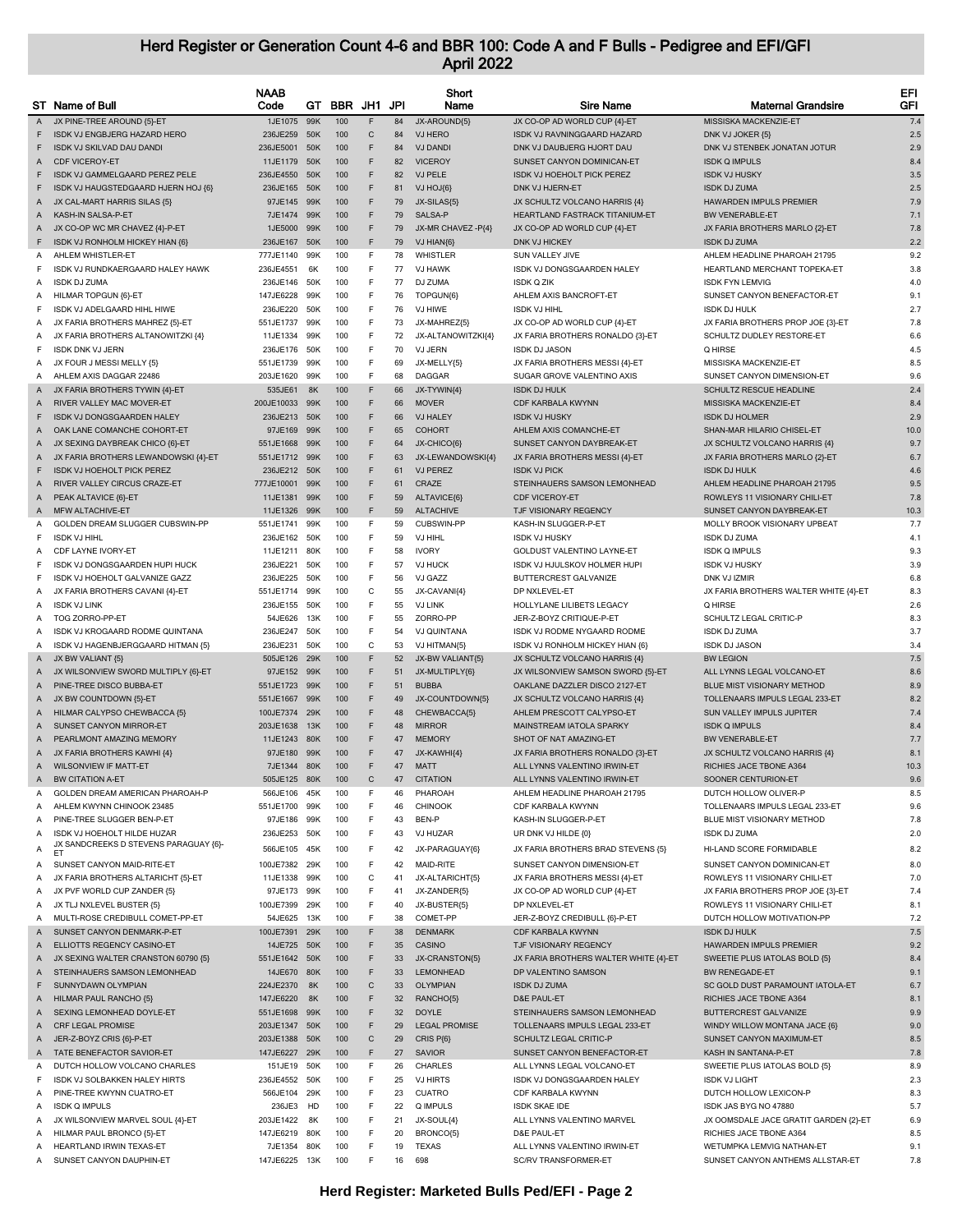|   |                                     | <b>NAAB</b>   |     |         |              |                | Short               |                                    |                                    | EFI        |
|---|-------------------------------------|---------------|-----|---------|--------------|----------------|---------------------|------------------------------------|------------------------------------|------------|
|   | ST Name of Bull                     | Code          | GT. | BBR JH1 |              | JPI            | Name                | <b>Sire Name</b>                   | <b>Maternal Grandsire</b>          | <b>GFI</b> |
| A | JX FARIA BROTHERS PINSON {5}-ET     | 551JE1690     | 29K | 100     | E            | 16             | JX-PINSON(5)        | JX FARIA BROTHERS EUSEBIO {4}-ET   | ROWLEYS 11 VISIONARY CHILI-ET      | 7.2        |
| A | HILMAR SPARKY ATLAS {5}-ET          | 100JE7367     | 29K | 100     | F            | 16             | ATLAS{5}            | MAINSTREAM IATOLA SPARKY           | RICHIES JACE TBONE A364            | 9.5        |
| A | <b>ISAU BUSHLEA PN VIRAL-ET</b>     | 200JE8187     | 99K | 100     | F            | 16             | <b>VIRAL</b>        | <b>HAWARDEN IMPULS PREMIER</b>     | LENCREST ON TIME-ET                | 8.0        |
| F | <b>ISDK VJ JANUS</b>                | 236JE168 50K  |     | 100     | $\mathsf{C}$ | 13             | <b>VJ JANUS</b>     | <b>ISDK DJ JASON</b>               | Q HIRSE                            | 3.9        |
| A | ISNZ OKURA LIKA MURMUR S3J {5}      | 97JE6549 29K  |     | 100     | F            | 12             | MURMUR{5}           | <b>ISNZ MITCHELLS LIKABULL {4}</b> | <b>ISNZ PARKWOOD CASPER</b>        | $-0.5$     |
| A | DUTCH HOLLOW OLIVER-P               | 7JE1219 50K   |     | 100     | F            | 10             | OLIVER-P            | ALL LYNNS LOUIE VALENTINO-ET       | DUTCH HOLLOW Q MIK-P-ET            | 9.2        |
| A | ST-LO PRESTO-ET                     | 97JE187       | 99K | 100     | F.           | 10             | <b>PRESTO</b>       | <b>AHLEM BALIN-ET</b>              | DP VALENTINO SAMSON                | 8.4        |
|   | ISDK VJ RODME NYGAARD RODME         | 236JE169      | 50K | 100     | F            | 8              | <b>VJ RODME</b>     | DNK VJ HUBERT {6}                  | <b>ISDK DJ MAY</b>                 | 2.7        |
|   | ALL LYNNS VERNON MACARTHUR-FT       | 202JE601 80K  |     | 100     | F            | $\overline{2}$ | <b>MAC ARTHUR</b>   | ALL LYNNS MAXIMUM VERNON-FT        | <b>ISDK O IMPULS</b>               | 6.8        |
|   | <b>GUIMO JAMIE-ET</b>               | 777JE1135 99K |     | 100     | F            | $-2$           | <b>JAMIF</b>        | <b>WILSONVIEW IF MATT-ET</b>       | ERTL TBONE DYNAMIC-ET              | 8.5        |
| F | ISNZ BRAEDENE PAS TRIPLESTAR {6}    | 97JE13516 50K |     | 100     | F            | $-2$           | TRIPLESTAR(6)       | ISNZ PUKETAWA AD SUPERSTITION {6}  | <b>ISNZ MITCHELLS LIKABULL {4}</b> | 0.1        |
| A | SUNSET CANYON MEGATRON-ET           | 147JE6209     | 50K | 100     | $\mathsf{C}$ | $-4$           | <b>MEGATRON</b>     | SUNSET CANYON MERCHANT-ET          | <b>ISDK Q IMPULS</b>               | 6.7        |
| A | <b>RIVER VALLEY VICTORIOUS-ET</b>   | 7JE5032       | 99K | 100     | E            | -9             | <b>VICTORIOUS</b>   | JARS OF CLAY BARNABAS              | SC GOLD DUST PARAMOUNT IATOLA-ET   | 7.7        |
|   | <b>GLANMOR BELMONT WELSH WIZARD</b> | 224JE2293     | 8K  | 100     | E            | $-11$          | <b>WELSH WIZARD</b> | SILVER SPRING BELMONT              | O.F. BARBER ROCKET                 | 6.4        |
| A | <b>RECTORS ABE SPREE</b>            | 11JE984       | 50K | 100     | F            | $-12$          | <b>SPREE</b>        | AHLEM LEMVIG ABE {6}-ET            | <b>BANCREST LESTER AVERY</b>       | 5.6        |
| F | <b>ISNZ RIVERINA RONALDO CHAMP</b>  | 97JE14516 50K |     | 100     | F.           | $-18$          | CHAMP               | NZL KERSTENS KRC RONALDO S3J {6}   | <b>ISNZ RIVERINA JACKASS</b>       | 0.1        |
|   | RIBBLESDALE BEAUMONT                | 224JE2336     | 63K | 100     | F            | $-19$          | <b>BEAUMONT</b>     | <b>ISDK DJ BROILER</b>             | SHF CENTURION SULTAN               | 4.5        |
|   | ISNZ GLEN LEITH DEGREE OMNIBUS      | 97JE14502     | 50K | 100     | E            | $-20$          | <b>OMNIBUS</b>      | ISNZ ARRIETA NN DEGREE-ET          | ISNZ OKURA MANHATTEN ET SJ3 {4}    | 0.8        |
|   | <b>LAMARIA WILBERT-ET</b>           | 551JE1693     | 99K | 100     | F            | $-25$          | <b>WILBERT</b>      | AHLEM NAUTILUS                     | DP FRONTRUNNER-ET                  | 9.1        |
| A | <b>ENNISKILLEN ENGINEER 401</b>     | 224JE2479 99K |     | 100     | F            | $-28$          | <b>FNGINFFR</b>     | <b>HAWARDEN IMPULS PREMIER</b>     | <b>BRIDON VINCENT-ET</b>           | 7.4        |
| F | <b>CLOONEY CONQUERER-ET</b>         | 224JE2329     | 8K  | 100     | F            | $-40$          | CONQUEROR           | SUNSET CANYON DICE-ET              | <b>GOLDEN BOY OF FERREIRA</b>      | 8.2        |
| F | POTTERSWALLS STARBUCK               | 224JE2275     | 8K  | 100     | E            | $-44$          | <b>STARBUCK</b>     | SUNSET CANYON ANTHEMS ALLSTAR-ET   | UR UNKNOWN JERSEY SIRE {0}         | 4.6        |
| A | HILMAR MERCHANT MANUEL              | 147JE6210 50K |     | 100     | F.           | $-50$          | <b>MANUEL</b>       | SUNSET CANYON MERCHANT-ET          | AHLEM LEMVIG ABE {6}-ET            | 6.7        |
|   | <b>SAXOWN KAISER CHIEF</b>          | 224JE2316     | 8K  | 100     | F            | $-54$          | <b>KAISER CHIFF</b> | <b>SUNSET CANYON KYROS-ET</b>      | <b>LESTER SAMBO</b>                | 5.9        |
| A | STEINHAUERS IATOLA APPLEJACK        | 11JE968       | 50K | 100     | F            | $-68$          | <b>APPLEJACK</b>    | SC GOLD DUST PARAMOUNT IATOLA-ET   | <b>SCHULTZ BROOK HALLMARK</b>      | 7.9        |
| A | ROYALTY RIDGE MB FULL THROTTLE      | 147JE6221     | 80K | 100     | F.           | $-71$          | <b>F.THROTTLE</b>   | <b>HAWARDEN IMPULS PREMIER</b>     | FOREST GLEN AVERY ACTION-ET        | 7.1        |
|   | <b>FOURCROSSES ONTIME STAG</b>      | 224JE2284     | 8K  | 100     | F            | $-78$          | <b>ONTIME STAG</b>  | <b>LENCREST ON TIME-ET</b>         | <b>WF BROOK BOMBER</b>             | 4.7        |
| А | TRIPLE-T-CF MR SWAGGER-FT           | 7JE1605 99K   |     | 100     | F.           | $-124$         | <b>MR SWAGGER</b>   | CHILLI ACTION COLTON-ET            | <b>SHAMROCK GILLER</b>             | 6.0        |
| A | <b>KCJF HIRED MAGICIAN</b>          | 7JE1705 99K   |     | 100     | F.           | $-130$         | <b>MAGICIAN</b>     | SV JADE HIRED GUN-ET               | <b>RENAISSANCE KIMS REGENCY</b>    | 5.4        |
| A | <b>RIVER VALLEY VENUS VIP-ET</b>    | 777JE10003    | 99K | 100     | F.           | $-140$         | <b>VIP</b>          | CHILLI ACTION COLTON-ET            | SELECT-SCOTT MINISTER-ET           | 4.4        |
| A | <b>MR KATHIES KID ROCK</b>          | 551JE1772 63K |     | 100     | F.           | $-148$         | <b>KID ROCK</b>     | RAPID BAY INDIANA GENTRY-ET        | <b>BRIDON REMAKE COMERICA-ET</b>   | 4.5        |
| A | TOWER VUE PRIME TEQUILA-ET          | 76JE156 HD    |     | 100     | F            | $-205$         | <b>TEQUILA</b>      | <b>GIL-BAR SPARKLER PRIMETIME</b>  | <b>LESTER SAMBO</b>                | 3.8        |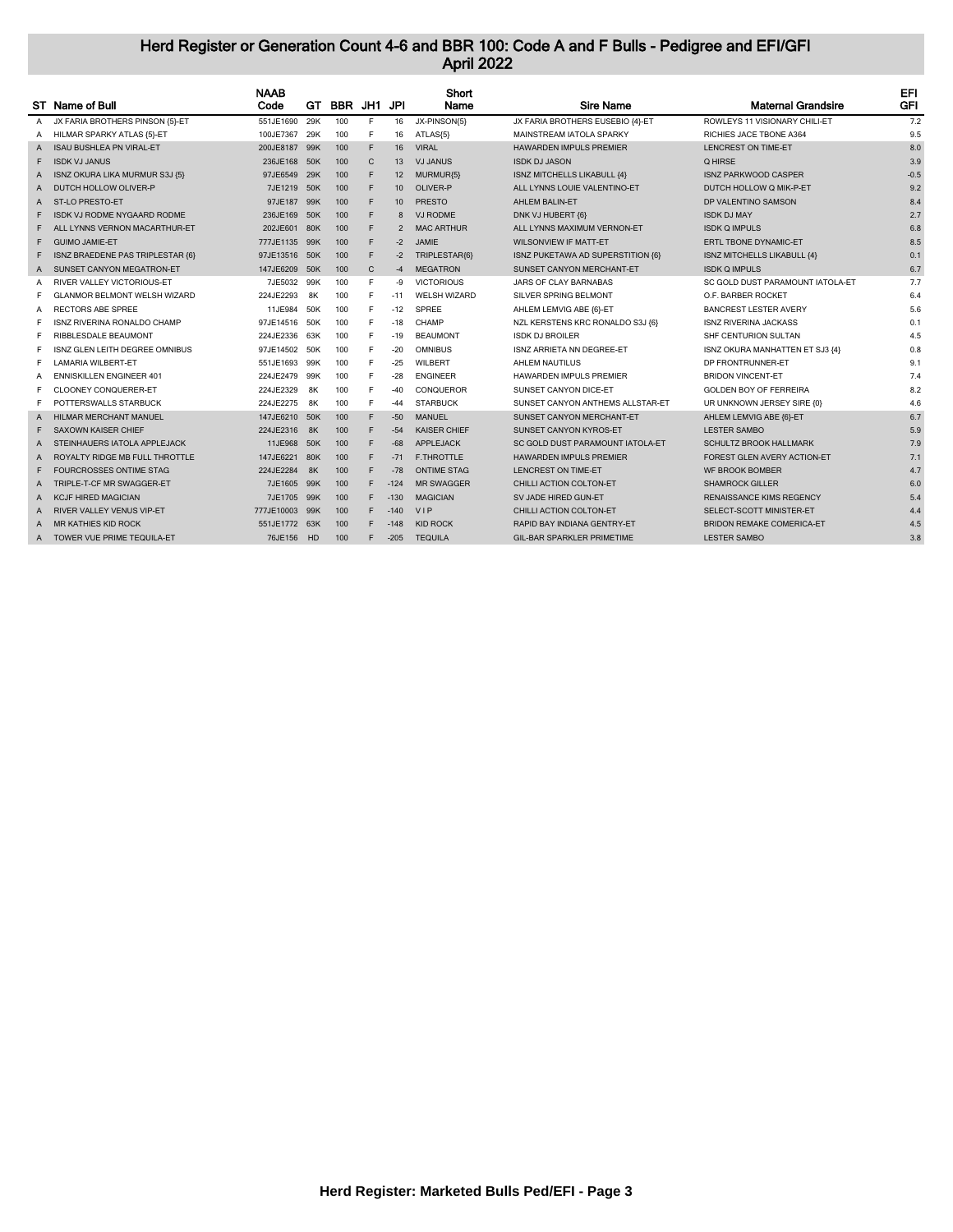|        | ST Name of Bull                                     | <b>NAAB</b><br>Code   |            | GT BBR JH1 JPI |              |            | Short<br>Name                   | <b>Sire Name</b>                                           | <b>Maternal Grandsire</b>                                           | EFI<br>GFI |
|--------|-----------------------------------------------------|-----------------------|------------|----------------|--------------|------------|---------------------------------|------------------------------------------------------------|---------------------------------------------------------------------|------------|
|        |                                                     |                       |            |                |              |            |                                 | Genomic Tested (G) Bulls - Pedigree and EFI/GFI April 2022 |                                                                     |            |
| G      | JX VIERRA THEBOSS {6}-ET                            | 200JE1334 94K         |            | 100            | F            | 182        | JX-THEBOSS{6}                   | JX SUNSET CANYON GOT MAID {5}-ET                           | JX RIVER VALLEY CHIEF {6}-ET                                        | 9.0        |
| G      | RIVER VALLEY MAC MARGIN-ET                          | 200JE10075            | 94K        | 100            | F            | 180        | <b>MARGIN</b>                   | JX RIVER VALLEY CHIEF {6}-ET                               | HILLVIEW LISTOWEL-P                                                 | 8.1        |
| G      | JX VIERRA ZZTOP {5}                                 | 200JE1332             | 94K        | 100            | F            | 169        | JX-ZZTOP{5}                     | JX VIERRA CLAPTON {4}-ET                                   | JX FARIA BROTHERS MESSI {4}-ET                                      | 9.3        |
| G      | FOREST GLEN WESTPORT BECKS {6}                      | 29JE4309              | 99K        | 100            | F            | 168        | BECKS{6]                        | JX CAL-MART WESTPORT {5}-ET                                | JX SUNSET CANYON GOT MAID {5}-ET                                    | 8.7        |
| G      | AHLEM COLONEL                                       | 29JE4279              | 99K        | 100            | F            | 167        | COLONEL                         | JX RIVER VALLEY CHIEF {6}-ET                               | AHLEM AXIS BANCROFT-ET                                              | 8.1        |
| G      | PROGENESIS MAYOR-ET                                 | 200JE1340             | 94K        | 100            | F            | 165        | <b>MAYOR</b>                    | VIERRA TENPENNY-ET                                         | JX RIVER VALLEY CHIEF {6}-ET                                        | 9.4        |
| G      | VIERRA PRETENDERS-ET                                | 200JE1314             | 94K        | 100            | F            | 161        | <b>PRETENDERS</b>               | JX RIVER VALLEY CHIEF {6}-ET                               | CDF VICEROY-ET                                                      | 7.7        |
| G      | CAL-MART JAMMER-ET                                  | 29JE4305              | 99K        | 100            | F            | 159        | JAMMER                          | JX LUCKY HILL WOODSTOCK {6}-ET                             | JX CAL-MART WESTPORT {5}-ET                                         | 8.3        |
| G      | CAL-MART WINGMAN-ET                                 | 29JE4251              | 99K        | 100            | C            | 158        | WINGMAN                         | CDF IRWIN STEVE                                            | <b>BW FASTRACK-ET</b>                                               | 9.9        |
| G      | JX PROGENESIS MONARCH {5}-ET                        | 200JE1333             | 94K        | 100            | F            | 158        | JX-MONARCH{5}                   | JX VIERRA SINATRA {4}-ET                                   | JX RIVER VALLEY CHIEF {6}-ET                                        | 8.6        |
| G      | GOFF S-S-I LISTOWEL DABO-P-ET                       | 507JE1930             | 94K        | 100            | F            | 157        | DABO-P                          | <b>HILLVIEW LISTOWEL-P</b>                                 | OAKLANE DAZZLER DISCO 2127-ET                                       | 9.3        |
| G      | AHLEM GIFTED GEPPETTO {6}-ET                        | 507JE1985             | 94K        | 100            | F            | 156        | GEPPETTO(6)                     | JX PROGENESIS GIFTED {5}-ET                                | <b>CDF VICEROY-ET</b>                                               | 8.0        |
| G      | JX SEXING GLTRY QUENTIN {5}-ET                      | 551JE1845             | 63K<br>99K | 100<br>100     | F<br>F       | 155<br>155 | JX-QUENTIN{5}                   | JX SEXING GALLANTRY {4}-ET                                 | JX KASH-IN GOT JIGGY {6}-ET                                         | 6.8<br>8.4 |
| G<br>G | JX CAL-MART BETTIS {5}-ET<br>PROGENESIS MEDIATOR-ET | 29JE4273<br>200JE1345 | 94K        | 100            | F            | 154        | JX-BETTIS{5}<br><b>MEDIATOR</b> | JX PEAK ALTAMONTRA {6}-ET<br><b>VIERRA TENPENNY-ET</b>     | JX SPRING CREEK MARLO STONEY {3}-ET<br>JX RIVER VALLEY CHIEF {6}-ET | 8.9        |
| G      | <b>ISDK VJ TUDVAD SAMSON STENO</b>                  | 236JE4715             | 50K        | 100            | F            | 154        | <b>VJ STENO</b>                 | ISDK VJ ADELGAARD HOVE SAMSON                              | ISDK VJ RAVNINGGAARD HAZARD                                         | 3.4        |
| G      | PINE-TREE ALTAEXCELSIOR-ET                          | 11JE7335              | 99K        | 100            | $\mathbf C$  | 153        | <b>ALTAEXCELSIOR</b>            | PEAK ENLITE-ET                                             | JX SUNSET CANYON GOT MAID {5}-ET                                    | 8.4        |
| G      | JX CAL-MART JOCKEY {5}-ET                           | 29JE4326              | 99K        | 100            | F            | 153        | JX-JOCKEY{5}                    | JX CAL-MART NORM HENRY {4}-ET                              | ISDK VJ HJORTVANGS HOLMER HJORT                                     | 6.1        |
| G      | CAL-MART JUICY-ET                                   | 29JE4327              | 99K        | 100            | $\mathsf{C}$ | 153        | <b>JUICY</b>                    | <b>CDF IRWIN STEVE</b>                                     | JX CAL-MART WESTPORT {5}-ET                                         | 9.5        |
| G      | <b>SEXING JIG VIKTOR-ET</b>                         | 551JE1862             | 63K        | 100            | F            | 152        | <b>VIKTOR</b>                   | JX KASH-IN GOT JIGGY {6}-ET                                | JX SUNSET CANYON GOT MAID {5}-ET                                    | 8.8        |
| G      | JX CAL-MART JULIAN {5}-ET                           | 29JE4338              | 99K        | 100            | F            | 151        | JX-JULIAN{5}                    | JX DODAN LH TROOPER {4}                                    | JX CAL-MART WESTPORT {5}-ET                                         | 8.4        |
| G      | PROGENESIS DEVOUR-ET                                | 200JE1293             | 94K        | 100            | F            | 151        | <b>DEVOUR</b>                   | JX RIVER VALLEY CHIEF {6}-ET                               | AHLEM AXIS BANCROFT-ET                                              | 8.7        |
| G      | FOUR J MONSTER {6}-P-ET                             | 507JE2000             | 94K        | 100            | F            | 151        | MONSTER-P{6}                    | JX CDF JLS PILGRIM THRASHER {6}-ET                         | HILLVIEW LISTOWEL-P                                                 | 9.3        |
| G      | DG BAR MAID MOORE-ET                                | 100JE7428             | 9K         | 100            | F            | 151        | <b>MAID MOORE</b>               | JX RIVER VALLEY CHIEF {6}-ET                               | JX SUNSET CANYON GOT MAID {5}-ET                                    | 8.2        |
| G      | JX CAL-MART BAZZAR {5}-ET                           | 29JE4276              | 99K        | 100            | F            | 150        | JX-BAZZAR{5}                    | JX PEAK ALTAMONTRA {6}-ET                                  | JX SPRING CREEK MARLO STONEY {3}-ET                                 | 8.6        |
| G      | FOREST GLEN JIGGY JALAPENO-ET                       | 551JE1829             | 63K        | 100            | F            | 150        | JALAPENO                        | JX KASH-IN GOT JIGGY {6}-ET                                | HILLVIEW LISTOWEL-P                                                 | 9.4        |
| G      | SANDCREEKS WESTPORT SANCHO {6}-ET                   | 7JE1909               | 63K        | 100            | F            | 150        | SANCHO(6)                       | JX CAL-MART WESTPORT {5}-ET                                | HILLVIEW LISTOWEL-P                                                 | 8.2        |
| G      | PROGENESIS SPIRAL-ET                                | 777JE1248             | 99K        | 100            | F            | 149        | SPIRAL                          | JX RIVER VALLEY CHIEF {6}-ET                               | CDF VICEROY-ET                                                      | 8.3        |
| G      | TOG ALCAN 38306-ET                                  | 507JE1913             | 94K        | 100            | F            | 149        | <b>ALCAN</b>                    | ISDK VJ GROENBJERG HALEY HEAVY                             | <b>CDF VICEROY-ET</b>                                               | 6.7        |
| G      | TOG VENETIE 38518-ET                                | 551JE1828             | 63K        | 100            | F            | 149        | <b>VENETIE</b>                  | ISDK VJ GROENBJERG HALEY HEAVY                             | ISDK VJ HJORTVANGS HOLMER HJORT                                     | 5.7        |
| G      | CAL-MART JUDO-ET                                    | 29JE4306              | 99K        | 100            | F            | 149        | <b>JUDO</b>                     | JX LUCKY HILL WOODSTOCK {6}-ET                             | DUTCH HOLLOW MIGHTY-ET                                              | 8.1        |
| G      | JX SANDCREEKS WESTPORT IZZO {6}-ET                  | 29JE4227              | 99K        | 100            | F            | 148        | JX-IZZO{6}                      | JX CAL-MART WESTPORT {5}-ET                                | JX FARIA BROTHERS EUSEBIO {4}-ET                                    | 7.3        |
| G      | CAL-MART JOINER-ET                                  | 29JE4257              | 99K        | 100            | F            | 148        | <b>JOINER</b>                   | JX PEAK ALTAMONTRA {6}-ET                                  | ISDK VJ HJORTVANGS HOLMER HJORT                                     | 6.4        |
| G      | RED TOP CHIEF MAHOMES                               | 7JE1907               | 58K        | 100            | F            | 148        | <b>MAHOMES</b>                  | JX RIVER VALLEY CHIEF {6}-ET                               | <b>CDF IRWIN STEVE</b>                                              | 9.3        |
| G      | JX SEXING JIG VYTON {5}-ET                          | 551JE1863             | 63K        | 100            | F            | 148        | JX-VYTON{5}                     | JX KASH-IN GOT JIGGY {6}-ET                                | JX SPRING CREEK MARLO STONEY {3}-ET                                 | 9.2        |
| G      | AHLEM WESTPORT CHECKERS {6}                         | 14JE1896              | 58K        | 100            | F            | 147        | CHECKERS{6}                     | JX CAL-MART WESTPORT {5}-ET                                | JX MULTI-ROSE CHILI RUSTLER {5}-P-ET                                | 8.6        |
| G      | CAL-MART JACKPOT-ET                                 | 29JE4329              | 99K        | 100            | F            | 147        | <b>JACKPOT</b>                  | <b>CDF IRWIN STEVE</b>                                     | JX CAL-MART WESTPORT {5}-ET                                         | 8.2        |
| G      | KASH-IN BIGGIE-P-ET                                 | 200JE1339             | 94K        | 100            | F            | 146        | <b>BIGGIE-P</b>                 | <b>HILLVIEW LISTOWEL-P</b>                                 | JX KASH-IN GOT JIGGY {6}-ET                                         | 8.8        |
| G      | JX AVI-LANCHE KOBE HOOPTIE {4}-P-ET                 | 14JE1830              | 58K        | 100            | F            | 146        | JX-HOOPTIE-P{4}                 | JX FARIA BROTHERS KOBE {3}-P-ET                            | JX FARIA BROTHERS MARLO {2}-ET                                      | 7.8        |
| G      | RDO ZAPP {4}-ET                                     | 29JE4264              | 99K        | 100            | F            | 146        | ZAPP{4}                         | JX CAL-MART WESTPORT {5}-ET                                | JX SUNSET CANYON GOT MAID {5}-ET                                    | 6.8        |
| G      | KASH-IN SUGAR DADDY-ET                              | 551JE1798             | 63K        | 100            | F.           | 145        | SUGAR DADDY                     | JX KASH-IN GOT JIGGY {6}-ET                                | RIVER VALLEY CECE CHROME-ET                                         | 9.0        |
| G      | JX CAL-MART WORSHIP {5}-ET                          | 29JE4323              | 99K        | 100<br>100     | F<br>F       | 145<br>145 | JX-WORSHIP{5}<br><b>ROLLER</b>  | JX DODAN LH TROOPER {4}                                    | <b>BW FASTRACK-ET</b>                                               | 8.3        |
| G      | TOG ROLLER 39545-ET<br>PEAK ALTACOPACABANA-ET       | 551JE1885             | 63K<br>99K | 100            | F            | 144        | ALTACOPACABANA                  | ISDK VJ RAASTRUP HIHL GISLEV<br>PEAK ENLITE-ET             | TOG ALTABLITZ-ET<br>JX SUNSET CANYON GOT MAID {5}-ET                | 5.1<br>8.5 |
| G<br>G | LEGENDAIRY DELTORO {6}-ET                           | 11JE7326<br>97JE210   | 99K        | 100            | F            | 144        | DELTORO(6)                      | JX CAL-MART WESTPORT {5}-ET                                | JX SUNSET CANYON GOT MAID {5}-ET                                    | 8.4        |
| G      | KASH-IN SUAVECITO-ET                                | 551JE1796             | 63K        | 100            | F            | 144        | <b>SUAVECITO</b>                | JX KASH-IN GOT JIGGY {6}-ET                                | RIVER VALLEY CECE CHROME-ET                                         | 9.5        |
| G      | PEAK GOLDROYAL-ET                                   | 1JE7322               | 99K        | 100            | C            | 143        | <b>GOLDROYAL</b>                | PEAK ENLITE-ET                                             | JX SUNSET CANYON GOT MAID {5}-ET                                    | 8.6        |
| G      | JX PEAK ALTASINGLETON {5}-ET                        | 11JE7351              | 99K        | 100            |              | 143        | JX-ALTASINGLETON(5)             | JX TWINRIDGE ALTASASSO {4}-ET                              | JX SUNSET CANYON GOT MAID {5}-ET                                    | 8.1        |
| G      | JX TWINRIDGE ALTASASSO {4}-ET                       | 11JE7161              | 99K        | 100            | F            | 143        | JX-ALTASASSO{4}                 | JX PVF WC ZINC {5}-ET                                      | JX AARDEMA DELUCA {3}                                               | 5.8        |
| G      | TOG ISNER-P-ET                                      | 97JE212               | 55K        | 100            | F            | 143        | ISNER-P                         | TOG LISTOWEL PUMICE-P-ET                                   | <b>TOG ALTABLITZ-ET</b>                                             | 8.2        |
| G      | JX PEAK DEEPDIVE {5}-ET                             | 1JE7344               | 99K        | 100            | F            | 142        | JX-DEEPDIVE{5}                  | JX TWINRIDGE DRU {4}-ET                                    | JX SUNSET CANYON GOT MAID {5}-ET                                    | 7.3        |
| G      | VALSIGNA PINE BLIZZARD                              | 7JE1965               | 94K        | 100            | F            | 142        | <b>BLIZZARD</b>                 | JX AHLEM FRISCO PINE {6}-ET                                | <b>CDF IRWIN STEVE</b>                                              | 10.1       |
| G      | JX VIERRA CLAPTON {4}-ET                            | 777JE1228             | 99K        | 100            | F            | 142        | JX-CLAPTON{4}                   | PROGENESIS SKYLER-ET                                       | JX FARIA BROTHERS VANDRELL {2}-ET                                   | 8.3        |
| G      | ROWLEYS 1996 DANIEL TUCKER {6}-ET                   | 507JE1816             | 58K        | 100            | F            | 142        | TUCKER{6}                       | JX FOREST GLEN GOT MAID DANIEL {6}-ET                      | JX CO-OP AD WORLD CUP {4}-ET                                        | 7.7        |
| G      | PEAK A-GAME-ET                                      | 1JE7247               | 99K        | 100            | F            | 141        | A-GAME                          | <b>CDF IRWIN STEVE</b>                                     | JX SUNSET CANYON GOT MAID {5}-ET                                    | 9.7        |
| G      | <b>VIERRA JONPARDI-ET</b>                           | 200JE1300             | 94K        | 100            | F            | 141        | <b>JONPARDI</b>                 | HILLVIEW LISTOWEL-P                                        | CDF VICEROY-ET                                                      | 9.0        |
| G      | JX DODAN LH TROOPER {4}                             | 29JE4204              | 99K        | 100            | F            | 141        | JX-TROOPER{4}                   | JX BLUE MIST MESQUITE {3}-ET                               | <b>HILLVIEW LISTOWEL-P</b>                                          | 9.2        |
| G      | JX DUPAT VJ GISLEV GALANTIS {6}-ET                  | 7JE2036               | 94K        | 100            | F            | 141        | JX-GALANTIS{6}                  | ISDK VJ RAASTRUP HIHL GISLEV                               | <b>CDF VICEROY-ET</b>                                               | 6.2        |
| G      | JX CAL-MART BIGCHEESE {5}-ET                        | 29JE4301              | 99K        | 100            | F            | 141        | JX-BIGCHEESE{5}                 | DUTCH HOLLOW MIGHTY-ET                                     | JX SPRING CREEK MARLO STONEY {3}-ET                                 | 8.1        |
| G      | PVF ZON                                             | 1JE7314               | 99K        | 100            | F            | 141        | ZON                             | JX RIVER VALLEY CHIEF {6}-ET                               | CDF VICEROY-ET                                                      | 7.3        |
| G      | JX VIERRA TUPAC {5}-ET                              | 200JE1346             | 94K        | 100            | F            | 140        | JX-TUPAC{5}                     | <b>VIERRA TENPENNY-ET</b>                                  | JX PINE-TREE ACHIEVER {3}-ET                                        | 7.8        |
| G      | TOG ORBICULARIS-ET                                  | 97JE203               | 99K        | 100            | F            | 140        | <b>ORBICULARIS</b>              | TOG LISTOWEL OBSIDIAN-P-ET                                 | HILLVIEW LISTOWEL-P                                                 | 7.2        |
| G      | JX RIALS JIGGY BALLER {4}-ET                        | 29JE4332 99K          |            | 100            | F            | 140        | JX-BALLER{4}                    | JX KASH-IN GOT JIGGY {6}-ET                                | RIVER VALLEY BULLET-ET                                              | 8.6        |
| G      | TOG CASSELTON 39774-ET                              | 551JE1887             | 63K        | 100            | F            | 140        | CASSELTON                       | ISDK VJ RAASTRUP HIHL GISLEV                               | RIVER VALLEY CHARLEY CHEDDAR-ET                                     | 6.1        |
| G      | JX VIERRA BBKING {6}-ET                             | 200JE1335             | 94K        | 100            | F            | 139        | JX-BBKING{6}                    | JX SUNSET CANYON GOT MAID {5}-ET                           | JX AHLEM HARRIS BALTAZAR {5}-ET                                     | 8.7        |
| G      | ROWLEYS MUDBUG {6}-ET                               | 777JE948              | 99K        | 100            | F            | 139        | MUDBUG{6}                       | JX RIVER VALLEY CHIEF {6}-ET                               | JX CO-OP AD WORLD CUP {4}-ET                                        | 7.4        |
| G      | JX VIERRA OZZY {5}-ET                               | 200JE1322             | 94K        | 100            | F            | 139        | JX-OZZY{5}                      | JX VIERRA ELVIS {6}-ET                                     | JX LUCKY HILL WHAMBAM {5}-ET                                        | 7.8        |
| G      | JX CAL-MART BOOTS {5}-ET                            | 29JE4275              | 99K        | 100            | F            | 139        | JX-BOOTS{5}                     | JX PEAK ALTAMONTRA {6}-ET                                  | JX SPRING CREEK MARLO STONEY {3}-ET                                 | 8.4        |
| G      | JX PEAK DOUBLE PLAY {5}-ET                          | 1JE7289               | 99K        | 100            | F            | 139        | JX-DOUBLE PLAY{5}               | JX FARIA BROTHERS ALTASABAN {4}-ET                         | JX SUNSET CANYON GOT MAID {5}-ET                                    | 7.9        |
| G      | RIVER VALLEY THRASHER MIDWAY-ET                     | 507JE5078             | 94K        | 100            | F            | 139        | <b>MIDWAY</b>                   | JX CDF JLS PILGRIM THRASHER {6}-ET                         | HILLVIEW LISTOWEL-P                                                 | 8.0        |
| G      | JX S-S-I VICTORY L SKALSKI {5}-P-ET                 | 614JE1929             | 94K        | 100            | F            | 139        | JX-SKALSKI-P{5}                 | HILLVIEW LISTOWEL-P                                        | OAKLANE DAZZLER DISCO 2127-ET                                       | 8.8        |
| G      | VALSIGNA GISLEV UNCOMMON-ET                         | 7JE2023               | 94K        | 100            | F            | 139        | <b>UNCOMMON</b>                 | ISDK VJ RAASTRUP HIHL GISLEV                               | <b>CDF IRWIN STEVE</b>                                              | 6.9        |
| G      | AHLEM MIAMI PATRONUS-ET                             | 507JE1987             | 94K        | 100            | F            | 138        | <b>PATRONUS</b>                 | <b>HILMAR VICEROY MIAMI</b>                                | CDF IRWIN STEVE                                                     | 8.8        |
| G      | CAL-MART WISEMAN-ET                                 | 29JE4250              | 99K        | 100            | $\mathsf{C}$ | 138        | <b>WISEMAN</b>                  | <b>CDF IRWIN STEVE</b>                                     | <b>BW FASTRACK-ET</b>                                               | 9.7        |
| G      | JX FARIA JIGGY KELLEN {5}-ET                        | 551JE1812             | 63K        | 100            | F            | 138        | JX-KELLEN{5}                    | JX KASH-IN GOT JIGGY {6}-ET                                | JX FARIA BROTHERS FOURNETTE {3}-ET                                  | 8.7        |
| G      | <b>TOG ARTHUR-ET</b>                                | 29JE4334              | 99K        | 100            | F            | 138        | <b>ARTHUR</b>                   | TOG PLATINUM 36721-ET                                      | CAL-MART MEDALIST PILGRIM                                           | 8.1        |
|        | G JX ABS TLD DAWSON {5}-ET                          | 29JE4219 99K          |            | 100            | F            | 138        | JX-DAWSON{5}                    | JX CAL-MART WESTPORT {5}-ET                                | JX SEXING MARLO PATRON {3}-ET                                       | 8.4        |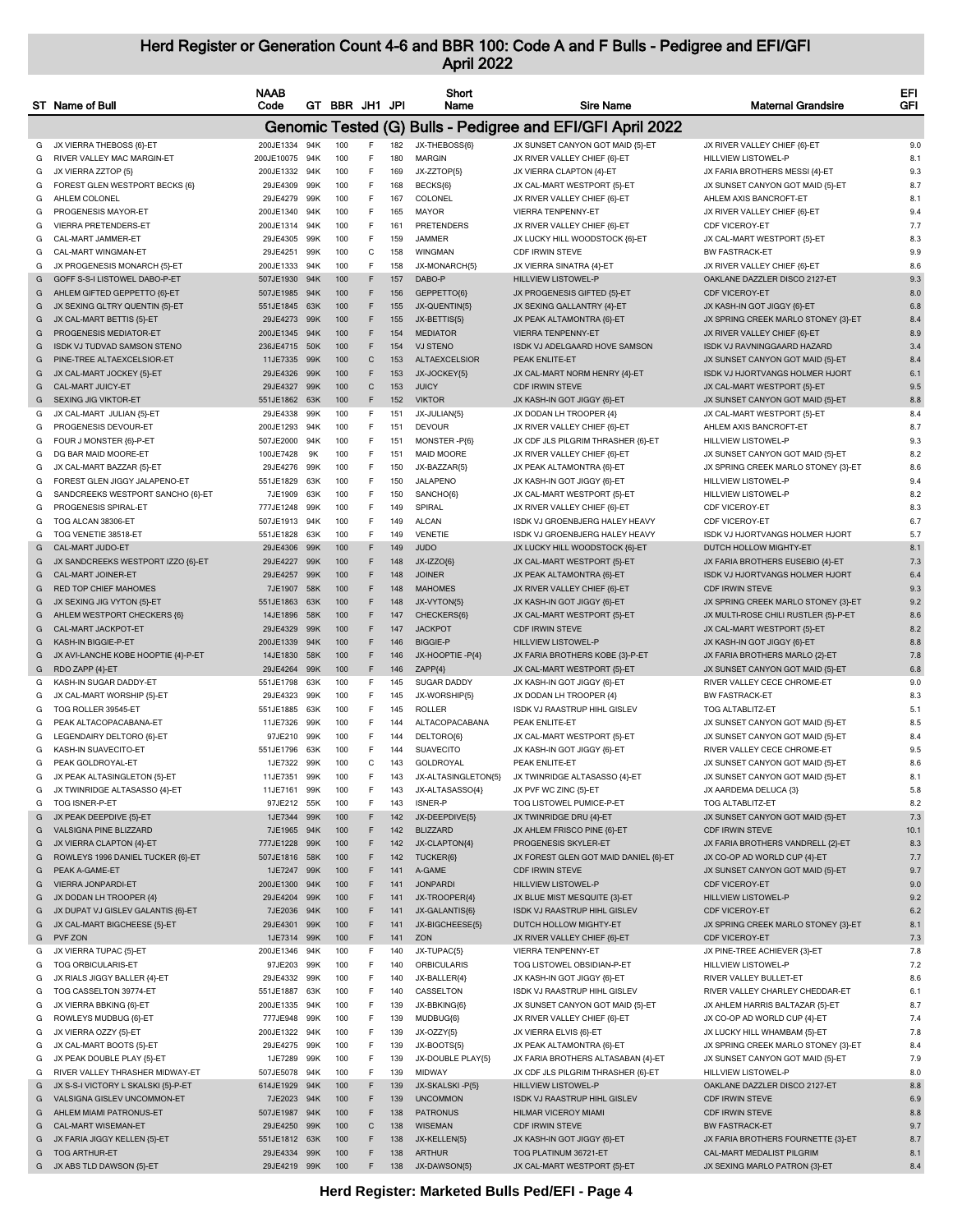|        | ST Name of Bull                                              | <b>NAAB</b><br>Code    |            | GT BBR JH1 JPI |              |            | Short<br>Name           | <b>Sire Name</b>                                            | <b>Maternal Grandsire</b>                                      | EFI<br>GFI |
|--------|--------------------------------------------------------------|------------------------|------------|----------------|--------------|------------|-------------------------|-------------------------------------------------------------|----------------------------------------------------------------|------------|
|        |                                                              |                        |            |                |              |            |                         | Genomic Tested (G) Bulls - Pedigree and EFI/GFI April 2022  |                                                                |            |
|        | G JX CAL-MART WALNUT {5}-ET                                  | 29JE4293 99K           |            | 100            | F            | 137        | JX-WALNUT{5}            | JX CAL-MART VERIZON {4}-ET                                  | JX CO-OP AD WORLD CUP {4}-ET                                   | 6.9        |
| G      | JX TAYLOR BROTHERS LL BEAN {5}-ET                            | 29JE4315 99K           |            | 100            | F            | 137        | JX-LL BEAN{5}           | JX CDF JLS PILGRIM THRASHER {6}-ET                          | JX FARIA BROTHERS CESPEDES {3}-ET                              | 8.6        |
| G      | FOREST GLEN GISLEV ALVORD-ET                                 | 29JE4320 99K           |            | 100            | F            | 137        | <b>ALVORD</b>           | ISDK VJ RAASTRUP HIHL GISLEV                                | JX SUNSET CANYON GOT MAID {5}-ET                               | 5.9        |
| G      | <b>TOG DELTOID-ET</b>                                        | 200JE1262              | 99K        | 100            | F.           | 137        | <b>DELTOID</b>          | DUTCH HOLLOW MIGHTY-ET                                      | AHLEM CHILI CHARMER                                            | 7.8        |
| G      | JX PEAK ALTADEANDRE {5}-ET                                   | 11JE7200               | 99K        | 100            | F            | 137        | JX-ALTADEANDRE{5}       | JX PEAK ALTAMONTRA {6}-ET                                   | JX FARIA BROTHERS CALVIN HARRIS {4}                            | 7.9        |
| G      | JX PROGENESIS LONDON {6}-ET                                  | 777JE1305              | 94K        | 100            | F            | 137        | JX-LONDON{6}            | SEXING PILGRIM TUX 60328-ET                                 | <b>CDF VICEROY-ET</b>                                          | 7.4        |
| G      | JX CAL-MART WYLIE {5}-ET                                     | 29JE4325               | 99K        | 100            | F            | 136        | JX-WYLIE{5}             | JX DODAN LH TROOPER {4}                                     | <b>BW FASTRACK-ET</b>                                          | 8.9        |
| G      | PEAK VAULTBOY-ET                                             | 1JE7324                | 99K        | 100            | C            | 136        | VAULTBOY                | PEAK ENLITE-ET                                              | JX SUNSET CANYON GOT MAID {5}-ET                               | 8.7        |
| G      | <b>SEXING JIGGY TELESE-ET</b>                                | 551JE1814              | 63K        | 100            | F            | 136        | <b>TELESE</b>           | JX KASH-IN GOT JIGGY {6}-ET                                 | JX SUNSET CANYON GOT MAID {5}-ET                               | 8.0        |
| G      | JX VIERRA HENDRIX {4}-ET                                     | 1JE7343                | 99K        | 100            | F            | 135        | JX-HENDRIX{4}           | JX SUN VALLEY JAYWALK {6}-ET                                | JX AARDEMA DELUCA {3}                                          | 6.5        |
| G      | VIERRA BILLYBOB-ET                                           | 200JE924               | 94K        | 100            | F            | 134        | <b>BILLYBOB</b>         | JX FOREST GLEN GOT MAID DANIEL {6}-ET                       | PROMETEDOR LOOT-ET                                             | 9.1        |
| G      | PEAK ALTABREGO-ET                                            | 11JE7394               | 99K        | 100            | F            | 134        | <b>ALTABREGO</b>        | JX FOREST GLEN GOT MAID BRAZEN {6}-ET                       | <b>CDF VICEROY-ET</b>                                          | 9.1        |
| G      | JX PEAK ALTAROLL TIDE {5}-ET                                 | 11JE7290               | 99K        | 100            | F            | 134        | JX-ALTAROLL TIDE{5}     | JX FARIA BROTHERS ALTASABAN {4}-ET                          | CDF VICEROY-ET                                                 | 7.3        |
| G      | <b>TOG LATITUDE-ET</b>                                       | 200JE1264              | 99K        | 100            | F            | 134        | LATITUDE                | DUTCH HOLLOW MIGHTY-ET                                      | AHLEM CHILI CHARMER                                            | 8.7        |
| G      | JX PEAK DIRECTION {5}-ET                                     | 1JE7288                | 99K        | 100            | F            | 134        | JX-DIRECTION{5}         | JX FARIA BROTHERS ALTASABAN {4}-ET                          | JX SUNSET CANYON GOT MAID {5}-ET                               | 7.9        |
| G      | JX CAL-MART WONKA {5}-ET                                     | 29JE4292               | 99K        | 100            | F            | 134        | JX-WONKA{5}             | JX CAL-MART VERIZON {4}-ET                                  | <b>BW FASTRACK-ET</b>                                          | 6.9        |
| G      | JX FOREST GLEN GALLANTRY DRAKE {5}-ET                        | 551JE1883              | 63K        | 100            | F            | 134        | JX-DRAKE{5}             | JX SEXING GALLANTRY {4}-ET                                  | JX KASH-IN GOT JIGGY {6}-ET                                    | 7.6        |
| G      | TOG BRONZE 36673-ET                                          | 97JE200                | 55K        | 100            | F            | 134        | <b>BRONZE</b>           | CAL-MART MEDALIST PILGRIN                                   | JER-Z-BOYZ PREMIUM {6}-ET                                      | 7.2        |
| G      | JX DUPAT ALTAKENO {6}-ET                                     | 11JE7368               | 99K        | 100            | F            | 133        | JX-ALTAKENO{6}          | JX CDF JLS PILGRIM THRASHER {6}-ET                          | <b>CDF VICEROY-ET</b>                                          | 7.3        |
| G      | JX VICTORY CALIBAN BESTBALL {5}-ET                           | 7JE2007                | 94K        | 100            | F            | 133        | JX-BESTBALL{5}          | PRIMUS VICEROY CALIBAN-ET                                   | DP KILOWATT AMP-ET                                             | 8.2        |
| G      | VICTORY THRASHER NICKLAUS-ET                                 | 507JE1928              | 94K        | 100            | F            | 133        | <b>NICKLAUS</b>         | JX CDF JLS PILGRIM THRASHER {6}-ET                          | RIVER VALLEY CIRCUS CRAZE-ET                                   | 8.2        |
| G      | CLOVER FARMS GISLEV JUMPSTART-ET                             | 7JE2021                | 94K        | 100            | F            | 133        | <b>JUMPSTART</b>        | <b>ISDK VJ RAASTRUP HIHL GISLEV</b>                         | JX SUNSET CANYON GOT MAID {5}-ET                               | 5.8        |
| G      | SUNSET CANYON 847-ET                                         | 100JE7429              | 9K         | 100            | F            | 133        | <b>DAKOTA</b>           | <b>CDF IRWIN STEVE</b>                                      | WILSONVIEW JEVON MAGNUM-ET                                     | 8.9        |
| G      | JX VICTORY DANIEL PHIL {6}-ET                                | 14JE1924               | 94K        | 100            | F            | 132        | JX-PHIL{6}              | JX FOREST GLEN GOT MAID DANIEL {6}-ET                       | JX FARIA BROTHERS POGBA {4}                                    | 8.3        |
| G      | PEAK ALTAAPRICITY-ET                                         | 11JE7301               | 99K        | 100            | С            | 132        | ALTAAPRICITY            | PEAK ENLITE-ET                                              | CDF VICEROY-ET                                                 | 8.8        |
| G      | JX SEXING GLTRY KYE {5}-ET                                   | 551JE1850              | 63K        | 100            | F            | 132        | JX-KYE{5}               | JX SEXING GALLANTRY {4}-ET                                  | HILLVIEW LISTOWEL-P                                            | 6.0        |
| G      | JX TAYLOR JIGGY RIVER {5}-ET                                 | 551JE1808              | 63K        | 100            | F            | 132        | JX-RIVER{5}             | JX KASH-IN GOT JIGGY {6}-ET                                 | <b>CDF VICEROY-ET</b>                                          | 7.8        |
| G      | VALSIGNA THRASHER VOLANT-ET                                  | 14JE2002               | 94K        | 100            | C            | 132        | VOLANT                  | JX CDF JLS PILGRIM THRASHER {6}-ET                          | CDF IRWIN STEVE                                                | 8.7        |
| G      | JX PROGENESIS LOCHLET {6}-ET                                 | 200JE1315              | 94K        | 100            | F            | 131        | JX-LOCHLET{6}           | JX SUNSET CANYON GOT MAID {5}-ET                            | CDF VICEROY-ET                                                 | 7.1        |
| G      | RIVER VALLEY CHIEF COURAGE-ET                                | 200JE10076             | 94K        | 100            | F            | 131        | COURAGE                 | JX RIVER VALLEY CHIEF {6}-ET                                | JX PINE-TREE DECADE {5}-ET                                     | 7.7        |
| G      | ROWLEYS 80 CALIBAN OVERALLS-ET                               | 7JE2022                | 94K        | 100            | F            | 131        | OVERALLS                | PRIMUS VICEROY CALIBAN-ET                                   | RIVER VALLEY CECE CHROME-ET                                    | 7.6        |
| G      | PEAK ALTAAVENTURINE-ET                                       | 11JE7325               | 99K        | 100            | F            | 130        | ALTAAVENTURINE          | PEAK ENLITE-ET                                              | JX SUNSET CANYON GOT MAID {5}-ET                               | 8.5        |
| G      | JX PEAK ALTASUPERBET {6}-ET                                  | 11JE7356               | 99K        | 100            | F            | 130        | JX-ALTASUPERBET{6}      | JX SUNSET CANYON GOT MAID {5}-ET                            | JX AVI-LANCHE VICEROY DASHIELL {6}-ET                          | 8.1        |
| G      | RIVER VALLEY MASERATI-ET                                     | 200JE10071             | 94K        | 100            | F            | 130        | <b>MASERATI</b>         | JX FOREST GLEN SUCCESSION {6}-ET                            | <b>HILLVIEW LISTOWEL-P</b>                                     | 8.7        |
| G      | JX PINE-TREE GM VIGKUS {6}-ET                                | 551JE1851              | 94K        | 100            | F            | 130        | JX-VIGKUS{6}            | JX SUNSET CANYON GOT MAID {5}-ET                            | JX CO-OP AD WORLD CUP {4}-ET                                   | 8.9        |
| G      | TOG WINTHROP 38914-P-ET                                      | 54JE910                | 58K        | 100            | F            | 130        | WINTHROP-P              | TOG LISTOWEL IROQUOIS-P-ET                                  | HILLVIEW LISTOWEL-P                                            | 9.3        |
| G      | JX PRIMUS ROWAN CORSAIR {5}-ET                               | 550JE1947              | 94K        | 100            | F            | 130        | JX-CORSAIR{5}           | YOSEMITE JLS KWYNN ROWAN-ET                                 | JX CLOVER PATCH AVON ENZO {3}                                  | 8.6        |
| G      | JX ALL LYNNS VANDER {6}                                      | 97JE211                | 94K        | 100            | F            | 130        | JX-VANDER{6}            | ISDK VJ RAASTRUP HIHL GISLEV                                | <b>HILLVIEW LISTOWEL-P</b>                                     | 5.8        |
| G      | JX PROGENESIS MICHELIN {6}-ET                                | 200JE1341              | 55K        | 100            | F            | 129        | JX-MICHELIN{6}          | JX SUNSET CANYON GOT MAID {5}-ET                            | JX AVI-LANCHE VICEROY DASHIELL {6}-ET                          | 7.8        |
| G      | VICTORY S-S-I MIAMI HOLEINONE-ET                             | 507JE1820              | 58K        | 100            | F            | 129        | <b>HOLEINONE</b>        | HILMAR VICEROY MIAMI                                        | MISSISKA MACKENZIE-ET                                          | 9.4        |
| G      | RDO PRINGLE {5}-ET                                           | 29JE4267               | 99K        | 100            | F            | 129        | PRINGLE{5}              | JX CAL-MART WESTPORT {5}-ET                                 | JX SUNSET CANYON GOT MAID {5}-ET                               | 7.6        |
| G      | PEAK SUPERSEDE-P-ET                                          | 11JE7336               | 99K        | 100            | F            | 129        | ALTASUPERSEDE-P         | <b>HILLVIEW LISTOWEL-P</b>                                  | RIVER VALLEY CECE CHROME-ET                                    | 9.4        |
| G      | VIERRA BILLYJOEL-ET                                          | 777JE1301              | 94K        | 100            | F            | 129        | <b>BILLYJOEL</b>        | <b>HILLVIEW LISTOWEL-P</b>                                  | <b>CDF VICEROY-ET</b>                                          | 9.6        |
| G      | SEXING BUBBA LUEE {6}-ET                                     | 551JE1803              | 63K        | 100            | F            | 129        | LUEE{6}                 | PINE-TREE DISCO BUBBA-ET                                    | JX CO-OP AD WORLD CUP {4}-ET                                   | 7.2        |
| G      | ABS 4465 LAWSON-ET                                           | 29JE4270<br>200JE10069 | 99K        | 100<br>100     | F<br>F       | 129<br>129 | LAWSON<br>JX-MONSTER{5} | JX AVI-LANCHE VICEROY DASHIELL {6}-ET                       | JX SUNSET CANYON GOT MAID {5}-ET<br><b>HILLVIEW LISTOWEL-P</b> | 7.3<br>8.6 |
| G<br>G | JX RIVER VALLEY MONSTER {5}-ET<br>GOFF S-S-I NAVIDAD JAKE-ET | 14JE1969               | 94K<br>94K | 100            | F            | 129        | <b>JAKE</b>             | JX VIERRA CLAPTON {4}-ET<br>PINE-TREE CHROME NAVIDAD {6}-ET | OAKLANE DAZZLER DISCO 2127-ET                                  | 9.8        |
| G      | RIVER VALLEY HERITAGE {6}-ET                                 | 777JE10060             | 99K        | 100            | F            | 128        | HERITAGE{6}             | JX PEAK ALTAMONTRA {6}-ET                                   | JX FARIA BROTHERS MESSI {4}-ET                                 | 8.6        |
| G      | TAYLOR BROS ALTAALTERNATIVE-ET                               | 11JE7306               | 99K        | 100            | F            | 128        | ALTAALTERNATIVE         | JX KASH-IN GOT JIGGY {6}-ET                                 | SEXING FASTRACK VINKA                                          | 9.3        |
|        | PEAK ALTAHAKUNA {4}-ETS                                      | 11JE7337               | 99K        | 100            | F            | 128        | ALTAHAKUNA{4}           | PEAK ENLITE-ET                                              | CDF VICEROY-ET                                                 | 9.1        |
| G<br>G | JX PEAK STARGATE {5}-ET                                      | 1JE7300                | 99K        | 100            | F            | 128        | JX-STARGATE{5}          | JX FARIA BROTHERS ALTASABAN {4}-ET                          | CDF VICEROY-ET                                                 | 6.5        |
| G      | CAL-MART WINDOW-ET                                           | 29JE4289               | 99K        | 100            | F            | 128        | WINDOW                  | DUTCH HOLLOW MIGHTY-ET                                      | <b>CDF VICEROY-ET</b>                                          | 8.7        |
| G      | JX VIERRA KISS {5}-ET                                        | 200JE1310              | 94K        | 100            | F            | 128        | JX-KISS{5}              | JX FARIA BROTHERS BUTKUS {4}-ET                             | CDF VICEROY-ET                                                 | 8.7        |
| G      | <b>VIERRA TENPENNY-ET</b>                                    | 777JE1222              | 99K        | 100            | F            | 127        | <b>TENPENNY</b>         | PROGENESIS COMPLETELY-ET                                    | <b>HILLVIEW LISTOWEL-P</b>                                     | 8.4        |
| G      | PEAK TOP AGENT-ET                                            | 1JE7245                | 99K        | 100            | F            | 127        | <b>TOP AGENT</b>        | JX PEAK ALTAMONTRA {6}-ET                                   | JX SUNSET CANYON GOT MAID {5}-ET                               | 9.2        |
| G      | <b>BW GRADUATE</b>                                           | 7JE1939                | 94K        | 100            | F            | 127        | <b>GRADUATE</b>         | RIVER VALLEY CECE CHROME-ET                                 | JX SUNSET CANYON GOT MAID {5}-ET                               | 9.8        |
| G      | TOG RANDOLPH 38821-P-ET                                      | 54JE909                | 58K        | 100            | F            | 127        | RANDOLPH-P              | <b>CDF IRWIN STEVE</b>                                      | HILLVIEW LISTOWEL-P                                            | 10.5       |
| G      | DUPAT THRASHER WELD-ET                                       | 14JE1951               | 94K        | 100            | F            | 127        | WELD                    | JX CDF JLS PILGRIM THRASHER {6}-ET                          | JX SUNSET CANYON GOT MAID {5}-ET                               | 8.2        |
| G      | TOG ALTAWINDHAM-ET                                           | 11JE7311               | 99K        | 100            | F            | 127        | ALTAWINDHAM             | <b>CDF IRWIN STEVE</b>                                      | CDF VICEROY-ET                                                 | 9.8        |
| G      | JX PEAK ALTACAPTIVA {5}-ET                                   | 11JE7371               | 99K        | 100            | F            | 127        | JX-ALTACAPTIVA{5}       | JX FARIA BROTHERS ALTASABAN {4}-ET                          | <b>CDF VICEROY-ET</b>                                          | 7.8        |
| G      | SANDCREEKS KOLONEL-PP-ET                                     | 200JE1338              | 94K        | 100            | F            | 126        | KOLONEL-PP              | JX TLJ MOTOR {6}-P-ET                                       | HILLVIEW LISTOWEL-P                                            | 8.6        |
| G      | JX SEXING NUMAN {5}-ET                                       | 551JE1879              | 63K        | 100            | F            | 126        | JX-NUMAN(5)             | JX SEXING GALLANTRY {4}-ET                                  | JX SUNSET CANYON GOT MAID {5}-ET                               | 8.5        |
| G      | VALSIGNA THRASHER ARMADA-ET                                  | 14JE1962               | 94K        | 100            | $\mathsf{C}$ | 126        | <b>ARMADA</b>           | JX CDF JLS PILGRIM THRASHER {6}-ET                          | <b>CDF IRWIN STEVE</b>                                         | 8.2        |
| G      | KASH-IN MR SMITH-ET                                          | 551JE1797              | 63K        | 100            | F            | 126        | <b>MR SMITH</b>         | JX KASH-IN GOT JIGGY {6}-ET                                 | RIVER VALLEY CECE CHROME-ET                                    | 9.0        |
| G      | PEAK RAZOR SHARP-ET                                          | 1JE7141                | 99K        | 100            | F            | 126        | <b>RAZOR SHARP</b>      | CDF VICEROY-ET                                              | JX SUNSET CANYON GOT MAID {5}-ET                               | 8.6        |
| G      | CLOVER FARMS JACKS POTOGOLD                                  | 614JE1908              | 58K        | 100            | F            | 126        | POTOGOLD                | HILMAR VICEROY MIAMI                                        | JX SUNSET CANYON GOT MAID {5}-ET                               | 8.4        |
| G      | CAL-MART WILCO-ET                                            | 29JE4278               | 99K        | 100            | F            | 126        | <b>WILCO</b>            | RIVER VALLEY CECE CHROME-ET                                 | <b>BW FASTRACK-ET</b>                                          | 8.0        |
| G      | SEXING JIGSAW-ET                                             | 551JE1838              | 63K        | 100            | F            | 126        |                         | JX KASH-IN GOT JIGGY {6}-ET                                 | RIVER VALLEY CIRCUS CRAZE-ET                                   | 9.9        |
| G      | PEAK ALTAALLISTER-ET                                         | 11JE7272 99K           |            | 100            | F            | 125        | ALTAALLISTER            | CDF IRWIN STEVE                                             | JX SUNSET CANYON GOT MAID {5}-ET                               | 9.8        |
| G      | JX RDO CASTLEROCK {4}-ET                                     | 29JE4203               | 99K        | 100            | F            | 125        | JX-CASTLEROCK{4}        | JX ABS HOTLINE {4}-ET                                       | JX FARIA BROTHERS TYRION {2}-ET                                | 6.4        |
| G      | JX PEAK ALTASHAVAR {5}-ET                                    | 11JE7199               | 99K        | 100            | F            | 125        | JX-ALTASHAVAR{5}        | JX PEAK ALTAMONTRA {6}-ET                                   | JX FARIA BROTHERS CALVIN HARRIS {4}                            | 8.5        |
| G      | JX DUPAT THRASHER NITTY {6}-ET                               | 14JE1994               | 94K        | 100            | F            | 125        | JX-NITTY{6}             | JX CDF JLS PILGRIM THRASHER {6}-ET                          | AHLEM AXIS BANCROFT-ET                                         | 7.0        |
| G      | JX PINE-TREE 1597 GISLEV NED 2533 {6}-ET                     | 551JE1852              | 94K        | 100            | F            | 125        | JX-GARRY{6}             | ISDK VJ RAASTRUP HIHL GISLEV                                | <b>GLYNN HEADLINE NEWS-ET</b>                                  | 5.7        |
| G      | <b>VIERRA GREENDAY-ET</b>                                    | 200JE1312 94K          |            | 100            | F            | 124        | <b>GREENDAY</b>         | RIVER VALLEY ALLIE ALLELE                                   | CDF VICEROY-ET                                                 | 9.3        |
| G      | JX HIGHPOINT LUTHER {6}-ET                                   | 29JE4246               | 99K        | 100            | F            | 124        | JX-LUTHER{6}            | JX PVF WC ZINC {5}-ET                                       | JX SUNSET CANYON GOT MAID {5}-ET                               | 8.0        |
| G      | DUPAT THRASHER WISEMAN-ET                                    | 7JE1950                | 94K        | 100            | F            | 124        | <b>WISEMAN</b>          | JX CDF JLS PILGRIM THRASHER {6}-ET                          | JX SUNSET CANYON GOT MAID {5}-ET                               | 8.3        |
|        | G SEXING RHUSS MEXY-ET                                       | 551JE1848 63K          |            | 100            | F            | 124        | <b>MEXY</b>             | JX SEXING GM RHUSS {6}-ET                                   | JX SUNSET CANYON GOT MAID {5}-ET                               | 9.4        |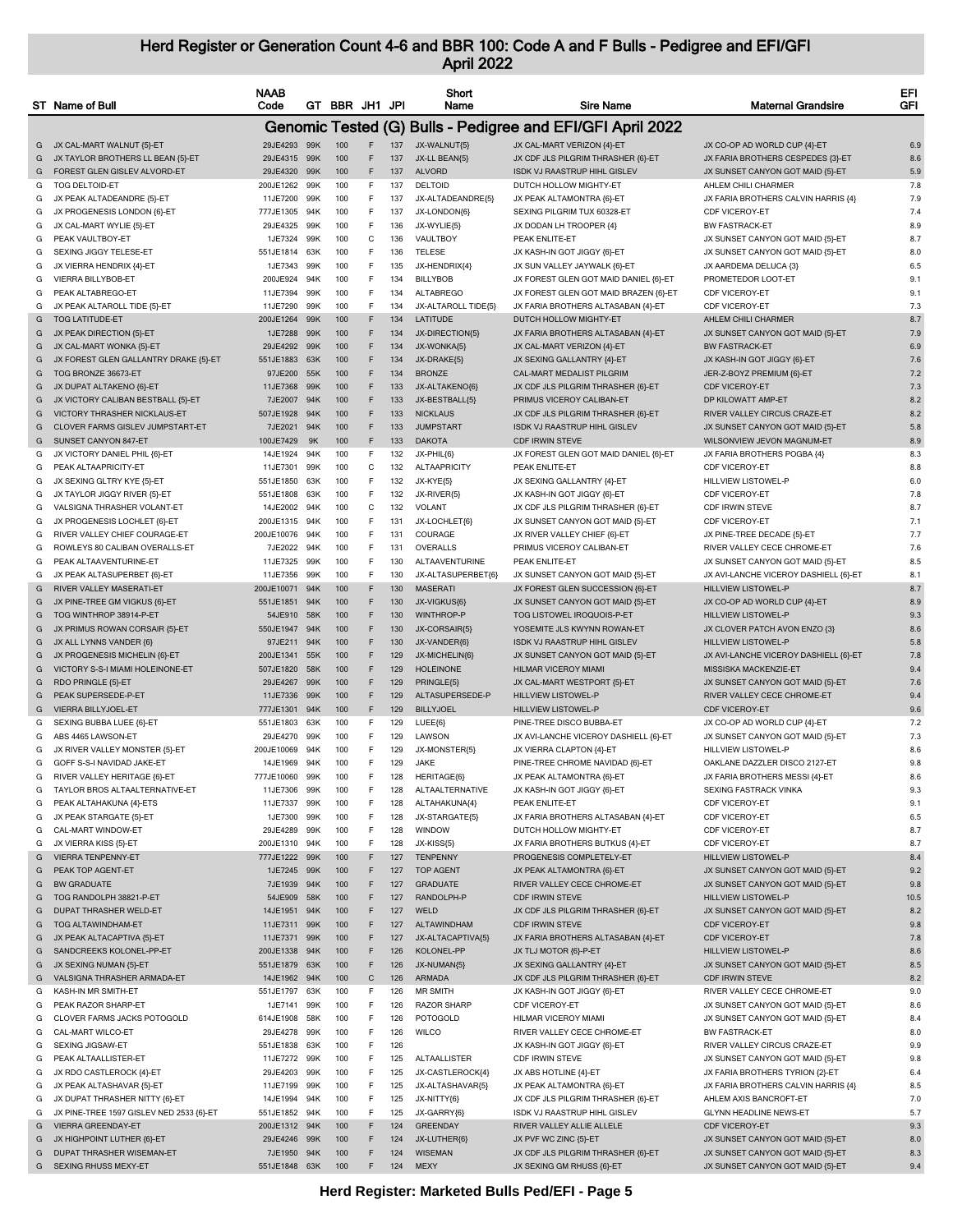|        | ST Name of Bull                                                | <b>NAAB</b><br>Code      |            | GT BBR JH1 JPI |                  |            | Short<br>Name                      | <b>Sire Name</b>                                                   | <b>Maternal Grandsire</b>                                    | EFI<br>GFI |
|--------|----------------------------------------------------------------|--------------------------|------------|----------------|------------------|------------|------------------------------------|--------------------------------------------------------------------|--------------------------------------------------------------|------------|
|        |                                                                |                          |            |                |                  |            |                                    | Genomic Tested (G) Bulls - Pedigree and EFI/GFI April 2022         |                                                              |            |
|        | G JX JER-Z-BOYZ SSI GOALS {5}-P-ET                             | 507JE1899 58K            |            | 100            | F                | 124        | JX-GOALS -P{5}                     | JX AVI-LANCHE VICEROY DASHIELL {6}-ET                              | JX DUPAT JLS AVON KLAY {3}-P-ET                              | 6.3        |
| G      | JX PINE-TREE DARKHORSE {6}-ET                                  | 29JE4285                 | 99K        | 100            | F                | 123        | JX-DARKHORSE{6}                    | JX SUNSET CANYON GOT MAID {5}-ET                                   | JX CO-OP AD WORLD CUP {4}-ET                                 | 8.8        |
| G      | JX PROGENESIS BELMONT {5}-ET                                   | 200JE1299                | 94K        | 100            | F                | 123        | JX-BELMONT{5}                      | JX SUNSET CANYON GOT MAID {5}-ET                                   | JX CROSSWIND CYRUS {3}-ET                                    | 8.7        |
| G      | JX PROGENESIS COBALT {6}-ET                                    | 777JE1316 94K            |            | 100            | F                | 123        | JX-COBALT{6}                       | JX SUNSET CANYON GOT MAID {5}-ET                                   | RIVER VALLEY CIRCUS CRAZE-ET                                 | 8.3        |
| G      | JX PEAK ICONIC {5}-ET                                          | 1JE7223 99K<br>551JE1781 | 63K        | 100<br>100     | $\mathsf C$<br>F | 123<br>123 | JX-ICONIC{5}<br>JX-RHUSS{6}        | <b>CDF IRWIN STEVE</b>                                             | JX CROSSWIND PRIAPUS {3}<br>STEINHAUERS SAMSON LEMONHEAD     | 9.6<br>9.2 |
| G<br>G | JX SEXING GM RHUSS {6}-ET<br>JX SUNNY RIDGE TRIUMPH GARTH {6}  | 551JE1869                | 94K        | 100            | F                | 122        | JX-GARTH{6}                        | JX SUNSET CANYON GOT MAID {5}-ET<br>JX RIVER VALLEY TRIUMPH {5}-ET | JX SUNSET CANYON GOT MAID {5}-ET                             | 9.0        |
| G      | JX PEAK ALTAFIREOPAL {6}-ET                                    | 11JE7333                 | 99K        | 100            | F                | 122        | JX-ALTAFIREOPAL{6}                 | JX SUNSET CANYON GOT MAID {5}-ET                                   | JX AVI-LANCHE VICEROY DASHIELL {6}-ET                        | 7.6        |
| G      | BOHNERTS ALTADEONTE                                            | 11JE7269                 | 99K        | 100            | F                | 122        | <b>ALTADEONTE</b>                  | HILMAR VICEROY MIAMI                                               | WILSONVIEW PHAROAHS MONUMENT                                 | 8.3        |
| G      | JX PEAK ALTAODYSSEUS {5}-ET                                    | 11JE7292                 | 99K        | 100            | F                | 122        | JX-ALTAODYSSEUS{5}                 | JX FARIA BROTHERS ALTASABAN {4}-ET                                 | JX SUNSET CANYON GOT MAID {5}-ET                             | 7.9        |
| G      | JX PEAK PREMONITION {4}-ET                                     | 1JE7214                  | 99K        | 100            | F                | 122        | JX-PREMONITION(4)                  | JX FARIA BROTHERS ALTABAYNES {3}-ET                                | JX FARIA BROTHERS CALVIN HARRIS {4}                          | 6.0        |
| G      | TOG WYNDMERE-PP-ET                                             | 29JE4333                 | 99K        | 100            | F                | 122        | WYNDMERE-PP                        | TOG LISTOWEL OBSIDIAN-P-ET                                         | TOG LISTOWEL IROQUOIS-P-ET                                   | 8.0        |
| G      | JX PRIMUS CLOSER CORDOBA {5}-ET                                | 614JE1955                | 94K        | 100            | F                | 122        | JX-CORDOBA{5}                      | RIVER VALLEY CIRCUS CLOSER-ET                                      | JX CLOVER PATCH AVON ENZO {3}                                | 7.7        |
| G      | JX ABS 2208 JOURNEY {5}-ET                                     | 29JE4282 99K             |            | 100            | F.               | 121        | JX-JOURNEY{5}                      | JX DODAN LH TROOPER {4}                                            | JX SUNSET CANYON GOT MAID {5}-ET                             | 8.3        |
| G      | JX CAL-MART NORM HENRY {4}-ET                                  | 29JE4199                 | 99K        | 100            | F                | 121        | JX-NORM HENRY{4}                   | JX CAL-MART LUKE DANNY {3}-ET                                      | <b>BW FASTRACK-ET</b>                                        | 7.2        |
| G      | JX CO-OP CHARADES {5}-ET                                       | 1JE7198                  | 99K        | 100            | C                | 121        | JX-CHARADES{5}                     | CDF IRWIN STEVE                                                    | CDF VICEROY-ET                                               | 9.4        |
| G<br>G | JX FARIA BROTHERS LEONARD {5}-ET<br>JX PEAK ALTABIG HIT {6}-ET | 29JE4222<br>11JE7293     | 99K<br>99K | 100<br>100     | F<br>F           | 120<br>120 | JX-LEONARD{5}<br>JX-ALTABIG HIT{6} | JX CAL-MART WESTPORT {5}-ET<br>JX SUNSET CANYON GOT MAID {5}-ET    | JX FARIA BROTHERS BRAD STEVENS {5}<br>CDF VICEROY-ET         | 7.3<br>8.9 |
| G      | TOG PITTSFIELD 38801-P-ET                                      | 551JE1884                | 63K        | 100            | F                | 120        | PITTSFIELD P                       | <b>CDF IRWIN STEVE</b>                                             | <b>HILLVIEW LISTOWEL-P</b>                                   | 9.2        |
| G      | DUPAT THRASHER WILDWOOD-ET                                     | 614JE1952                | 94K        | 100            | F                | 119        | WILDWOOD                           | JX CDF JLS PILGRIM THRASHER {6}-ET                                 | JX SUNSET CANYON GOT MAID {5}-ET                             | 8.7        |
| G      | AHLEM TRILOGY-P                                                | 777JE1276 94K            |            | 100            | F                | 119        | <b>TRILOGY-P</b>                   | JX PEAK ALTAMONTRA {6}-ET                                          | HILLVIEW LISTOWEL-P                                          | 8.5        |
| G      | FOREST GLEN GISLEV BRONSON-ET                                  | 551JE1870                | 94K        | 100            | F                | 119        | <b>BRONSON</b>                     | ISDK VJ RAASTRUP HIHL GISLEV                                       | JX SUNSET CANYON GOT MAID {5}-ET                             | 6.5        |
| G      | JX FARIA BROTHERS ALTAMOURA {5}-P-ET                           | 11JE7266                 | 99K        | 100            | F                | 119        | JX-ALTAMOURA-P-{5}                 | JX FARIA BROTHERS BUTKUS {4}-ET                                    | JX DUPAT JLS AVON STEPH {3}-P-ET                             | 6.7        |
| G      | JX CAL-MART VERIZON {4}-ET                                     | 29JE4176                 | 99K        | 100            | F                | 119        | JX-VERIZON{4}                      | <b>CDF VICEROY-ET</b>                                              | JX FARIA BROTHERS MARLO {2}-ET                               | 6.5        |
| G      | ROWLEYS 1995 DANIEL FOXWORTH                                   | 14JE1873                 | 99K        | 100            | F                | 119        | <b>FOXWORTH</b>                    | JX FOREST GLEN GOT MAID DANIEL {6}-ET                              | ROWLEYS 33 AXIS OSCAR 2152                                   | 9.5        |
| G      | SEXING DETECT COOPER-ET                                        | 551JE1847                | 63K        | 100            | F                | 119        | COOPER                             | PINE-TREE CHROME DETECTIVE 2019 {6}-ET                             | HILLVIEW LISTOWEL-P                                          | 7.7        |
| G      | TOG DILICH 37745-ET                                            | 614JE1895                | 58K        | 100            | F.               | 119        | DILICH                             | TOG ALTABLITZ BASALT-ET                                            | TOG ALTABLITZ-ET                                             | 8.6        |
| G      | JX SEXING G NAPA {5}-ET                                        | 551JE1878                | 63K        | 100            | F                | 118        | JX-NAPA{5}                         | JX SEXING GALLANTRY {4}-ET                                         | JX SUNSET CANYON GOT MAID {5}-ET                             | 5.9        |
| G      | CAL-MART WHATSUP-ET                                            | 29JE4255                 | 99K        | 100            | F                | 118        | <b>WHATSUP</b>                     | DUTCH HOLLOW MIGHTY-ET                                             | <b>BW FASTRACK-ET</b>                                        | 9.0        |
| G      | JX PEAK ALTAMANDO {5}-ET<br>RIVER VALLEY MALLET-ET             | 11JE7177                 | 99K<br>94K | 100<br>100     | F<br>C           | 118<br>118 | JX-ALTAMANDO{5}<br>MALLET          | JX FARIA BROTHERS STACKHOUSE {4}-ET<br>CDF IRWIN STEVE             | CDF VICEROY-ET<br>HILLVIEW LISTOWEL-P                        | 7.6<br>9.2 |
| G<br>G | ABS DENSITY-ET                                                 | 777JE10066<br>29JE4245   | 99K        | 100            | F.               | 118        | <b>DENSITY</b>                     | CDF IRWIN STEVE                                                    | CDF VICEROY-ET                                               | 9.1        |
| G      | DG BAR CAFE-ET                                                 | 7JE1990                  | 94K        | 100            | F                | 117        | <b>BAR CAFE</b>                    | PRIMUS VICEROY CALIBAN-ET                                          | JX SUNSET CANYON GOT MAID {5}-ET                             | 8.8        |
| G      | JX SEXING DET ACTING {5}-ET                                    | 551JE1881                | 63K        | 100            | F                | 117        | JX-ACTING{5}                       | PINE-TREE CHROME DETECTIVE 2019 {6}-ET                             | JX KASH-IN GOT JIGGY {6}-ET                                  | 8.1        |
| G      | JX BAMBOO JLS URLACHER MURDOCH {5}-ET                          | 7JE1905                  | 58K        | 100            | F.               | 117        | JX-MURDOCH{5}                      | JX FARIA BROTHERS URLACHER {6}-ET                                  | CDF VICEROY-ET                                               | 8.2        |
| G      | ABS 4468 JORDAN-ET                                             | 29JE4281                 | 99K        | 100            | F.               | 117        | <b>JORDAN</b>                      | JX AVI-LANCHE VICEROY DASHIELL {6}-ET                              | JX SUNSET CANYON GOT MAID {5}-ET                             | 7.9        |
| G      | JX TAG LANE WINDSOR {5}-ET                                     | 29JE4247                 | 99K        | 100            | F                | 117        | JX-WINDSOR{5}                      | JX CAL-MART WESTPORT {5}-ET                                        | CAL-MART BARRICADE                                           | 7.0        |
| G      | SEXING DASH MOREZ-ET                                           | 551JE1844                | 63K        | 100            | F                | 117        | <b>MOREZ</b>                       | JX AVI-LANCHE VICEROY DASHIELL {6}-ET                              | JX SUNSET CANYON GOT MAID {5}-ET                             | 7.9        |
| G      | JX SEXING BERRARA GO ON {4}-ET                                 | 551JE1824 63K            |            | 100            | F                | 117        | <b>JX-GO ON{4}</b>                 | JX SEXING UNCLE LUKE BERRARA {3}-ET                                | JX SUNSET CANYON GOT MAID {5}-ET                             | 8.1        |
| G      | TOG FINELY 39719-PP-ET                                         | 551JE1886                | 63K        | 100            | F                | 117        | <b>FINELY PP</b>                   | TOG LISTOWEL OBSIDIAN-P-ET                                         | TOG LISTOWEL OBSIDIAN-P-ET                                   | 7.7        |
| G      | ISDK VJ SNEDDTDD KLOV KANTONA                                  | 236JE4771                | 50K        | 100            | F                | 117        | <b>VJ KANTONA</b>                  | ISDK VJ KLOVBORG HJORT KLOV {6}                                    | <b>ISDK VJ HILARIO</b>                                       | 3.1        |
| G      | JX VIERRA IGGYPOP {4}                                          | 200JE1309                | 94K        | 100            | F                | 116        | JX-IGGYPOP{4}                      | CDF VICEROY-ET                                                     | JX AARDEMA DELUCA {3}                                        | 7.6        |
| G<br>G | <b>VIERRA GUNSNROSES-ET</b><br><b>SEXING JIG MOOKY-ET</b>      | 777JE1285<br>551JE1837   | 94K<br>63K | 100<br>100     | F<br>F           | 116<br>116 | <b>GUNSNROSES</b>                  | JX PEAK ALTAMONTRA {6}-ET<br>JX KASH-IN GOT JIGGY {6}-ET           | PROGENESIS DANCER-ET<br>RIVER VALLEY CIRCUS CRAZE-ET         | 7.8<br>8.4 |
| G      | RIVER VALLEY MERCEDES-ET                                       | 777JE10062               | 99K        | 100            | F                | 116        | <b>MERCEDES</b>                    | JX PEAK ALTAMONTRA {6}-ET                                          | HILLVIEW LISTOWEL-P                                          | 8.5        |
| G      | JX CDF JLS PILGRIM THRASHER {6}-ET                             | 7JE1758 99K              |            | 100            | F                | 116        | JX-THRASHER{6}                     | CAL-MART MEDALIST PILGRIM                                          | CDF VICEROY-ET                                               | 7.1        |
| G      | TOG PRESQUE-P-ET                                               | 97JE213 58K              |            | 100            | F                | 116        | PRESQUE-P                          | ALL LYNNS DEMOS-P-ET                                               | TOG MACHETE CHALK-ET                                         | 9.3        |
| G      | JX FARIA BROTHERS ALTATACKO {4}-ET                             | 11JE7113                 | 99K        | 100            | F                | 116        | JX-ALTATACKO{4}                    | JX PVF WC ZINC {5}-ET                                              | MISSISKA MACKENZIE-ET                                        | 8.1        |
| G      | JX FARIA BROTHERS ALTAGOULD {4}-ET                             | 11JE7080                 | 99K        | 100            | F                | 116        | JX-ALTAGOULD{4}                    | JX PVF WC ZINC {5}-ET                                              | JX FARIA BROTHERS MARLO {2}-ET                               | 7.1        |
| G      | TOG FEDERER 37562-P-ET                                         | 97JE202                  | 99K        | 100            | F                | 116        | FEDERER-P                          | TOG LISTOWEL IROQUOIS-P-ET                                         | TOG ALTABLITZ-ET                                             | 7.5        |
| G      | DUPAT ALTASHANDON-ET                                           | 11JE7275                 | 99K        | 100            | F                | 115        | ALTASHANDON                        | JX PEAK ALTAMONTRA {6}-ET                                          | JX SUNSET CANYON GOT MAID {5}-ET                             | 9.6        |
| G      | JX VIERRA SANTANA {5}-ET                                       | 200JE1331                | 55K        | 100            | F                | 115        | JX-SANTANA{5}                      | JX VIERRA SINATRA {4}-ET                                           | JX PINE-TREE ACHIEVER {3}-ET                                 | 7.2        |
| G      | TOG BUCKCHERRY-ET                                              | 1JE7341                  | 99K        | 100            | F                | 115        | <b>BUCKCHERRY</b>                  | TOG BRONZE 36673-ET                                                | PROGENESIS COMPLETELY-ET                                     | 6.6        |
| G      | JX PEAK DREAMCHASER {5}-ET                                     | 1JE7294                  | 99K        | 100            | F                | 115        | JX-DREAMCHASER{5}                  | JX FARIA BROTHERS ALTASABAN {4}-ET                                 | JX SUNSET CANYON GOT MAID {5}-ET                             | 7.5        |
| G      | JX RDO REDROCK {4}-ET                                          | 29JE4263                 | 99K        | 100<br>100     | F<br>F.          | 115<br>114 | JX-REDROCK{4}                      | JX AVI-LANCHE LUKE DAB {3}-ET                                      | JX SUNSET CANYON GOT MAID {5}-ET                             | 4.9        |
| G<br>G | JX CAL-MART WILDER {5}-ET<br><b>TOG STACCATO-ET</b>            | 29JE4228<br>1JE7226      | 99K<br>99K | 100            | F                | 114        | JX-WILDER{5}<br><b>STACCATO</b>    | JX ABS HOTLINE {4}-ET<br>DUTCH HOLLOW MIGHTY-ET                    | JX CO-OP AD WORLD CUP {4}-ET<br>CDF VICEROY-ET               | 7.9<br>9.5 |
| G      | TOG MOONGLADE-ET                                               | 1JE7230                  | 99K        | 100            | F                | 114        | <b>MOONGLADE</b>                   | DUTCH HOLLOW MIGHTY-ET                                             | <b>TOG ALTABLITZ-ET</b>                                      | 9.2        |
| G      | AHLEM ALTAASHOK-PP-ET                                          | 11JE7267                 | 99K        | 100            | F                | 114        | ALTAASHOK-PP                       | JX AHLEM BALTAZAR KIAWA {6}-P-ET                                   | HILLVIEW LISTOWEL-P                                          | 8.4        |
| G      | JX D&E VERCON {4}-ET                                           | 97JE209                  | 45K        | 100            | $\mathsf{C}$     | 114        | JX-VERCON{4}                       | JX AVI-LANCHE VICEROY DASHIELL {6}-ET                              | JX FARIA BROTHERS UNCLE LUKE {2}-ET                          | 5.6        |
| G      | PINE-TREE VDEE JAKE {6}-ET                                     | 551JE1818                | 63K        | 100            | F                | 114        | JAKE{6}                            | ISDK VJ HAVDAL LAPPE DEE {6}                                       | JX CO-OP AD WORLD CUP {4}-ET                                 | 5.8        |
| G      | PEAK ALTAWORLDSERIES-ET                                        | 11JE7263                 | 99K        | 100            | F                | 113        | <b>ALTAWORLDSERIES</b>             | PROMETEDOR LOOT-ET                                                 | CDF VICEROY-ET                                               | 8.5        |
| G      | JX PEAK ALTASHOWOFF {5}-ET                                     | 11JE7212 99K             |            | 100            | F                | 113        | JX-ALTASHOWOFF{5}                  | JX FARIA BROTHERS STACKHOUSE {4}-ET                                | JX FARIA BROTHERS FUTURE {3}-ET                              | 6.5        |
| G      | KASH-IN SLICK-ET                                               | 551JE1807 63K            |            | 100            | F                | 113        | <b>SLICK</b>                       | JX KASH-IN GOT JIGGY {6}-ET                                        | RIVER VALLEY CECE CHROME-ET                                  | 9.0        |
| G      | JX AVI-LANCHE BAYOU {4}                                        | 200JE1253                | 99K        | 100            | F                | 113        | JX-BAYOU{4}                        | JX PROGENESIS CLEARCUT {3}-ET                                      | JX FARIA BROTHERS JODECI {3}                                 | 5.6        |
| G      | PEAK ALTAAMPED UP-ET                                           | 11JE7287                 | 99K        | 100            | F                | 113        | ALTAAMPED UP                       | JX AVI-LANCHE VICEROY DASHIELL {6}-ET                              | JX SUNSET CANYON GOT MAID {5}-ET                             | 7.6        |
| G      | VICTORY S-S-I MIAMI FRINGE-ET                                  | 7JE1822                  | 58K        | 100            | F                | 113        | <b>FRINGE</b>                      | HILMAR VICEROY MIAMI                                               | MISSISKA MACKENZIE-ET                                        | 8.7        |
| G      | JX VIERRA ELVIS {6}-ET                                         | 200JE1210                | 99K        | 100            | F                | 112        | JX-ELVIS{6}                        | CDF VICEROY-ET                                                     | JX FARIA BROTHERS EUSEBIO {4}-ET                             | 7.7        |
| G<br>G | JX RIVER VALLEY MADRID {5}-ET<br>DNK OUSTRUP POWELL ALBERT     | 777JE10064<br>236JE4864  | 94K<br>50K | 100<br>100     | C<br>F           | 112<br>112 | JX-MADRID{5}<br>VJ ALBERT          | CDF IRWIN STEVE<br>DNK SANDTOFTEGAARD PEREZ POWEL                  | JX CLOVER PATCH AVON ENZO {3}<br>ISDK VJ ADELGAARD HIHL HIWE | 8.9<br>2.8 |
| G      | JX PINE-TREE PRODUCER {6}-ET                                   | 29JE4295 99K             |            | 100            | F                | 111        | JX-PRODUCER{6}                     | JX SUNSET CANYON GOT MAID {5}-ET                                   | CDF VICEROY-ET                                               | 9.7        |
| G      | JX PEAK ALTAPICKENS {5}-ET                                     | 11JE7359                 | 99K        | 100            | F                | 111        | JX-ALTAPICKENS{5}                  | JX TWINRIDGE ALTASASSO {4}-ET                                      | JX SUNSET CANYON GOT MAID {5}-ET                             | 6.7        |
| G      | JX TAYLOR BROTHERS GM MACEO {4}-ET                             | 551JE1752 99K            |            | 100            | F                | 111        | JX-MACEO{4}                        | JX SUNSET CANYON GOT MAID {5}-ET                                   | JX FARIA BROTHERS MARLO {2}-ET                               | 7.7        |
| G      | JX PEAK ALTASOLASTA {6}-ET                                     | 11JE7352                 | 99K        | 100            | F                | 111        | JX-ALTASOLASTA{6}                  | JX SUNSET CANYON GOT MAID {5}-ET                                   | CDF VICEROY-ET                                               | 8.3        |
| G      | DUPAT ALTAEMBRACIVE-ET                                         | 11JE7295                 | 99K        | 100            | F                | 111        | ALTAEMBRACIVE                      | JX PEAK ALTAMONTRA {6}-ET                                          | JX SUNSET CANYON GOT MAID {5}-ET                             | 8.3        |
| G      | CAL-MART WALDO-ET                                              | 29JE4288                 | 99K        | 100            | C                | 111        | WALDO                              | JX AVI-LANCHE VICEROY DASHIELL {6}-ET                              | <b>BW FASTRACK-ET</b>                                        | 6.9        |
|        | G JX CAL-MART BLIZZARD {5}-ET                                  | 29JE4287 99K             |            | 100            | C                | 111        | JX-BLIZZARD{5}                     | JX AVI-LANCHE VICEROY DASHIELL {6}-ET                              | JX SPRING CREEK MARLO STONEY {3}-ET                          | 6.9        |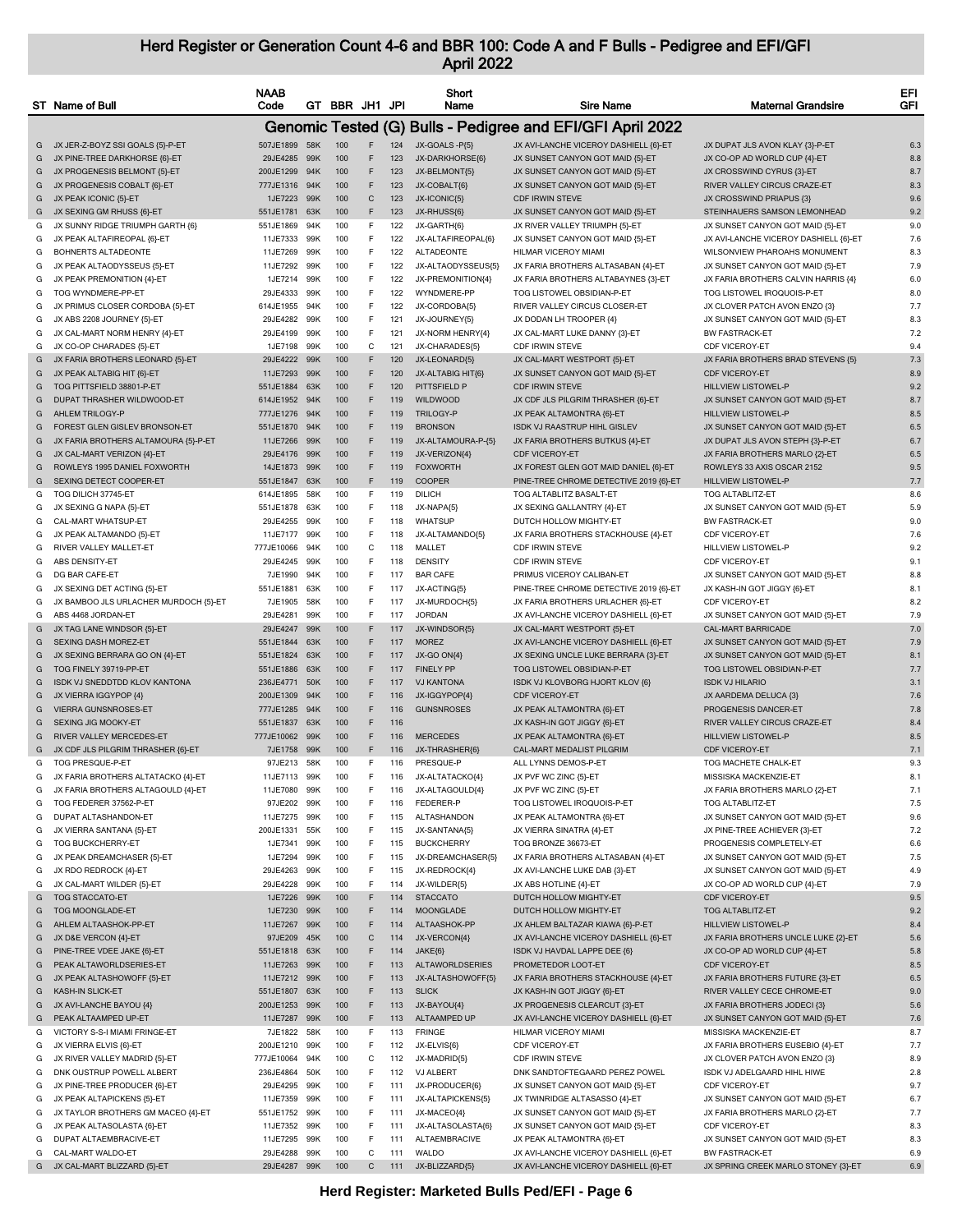|   | ST Name of Bull                        | <b>NAAB</b><br>Code |     | GT BBR JH1 JPI      |     | Short<br>Name          | <b>Sire Name</b>                                           | <b>Maternal Grandsire</b>            | EFI<br>GFI |
|---|----------------------------------------|---------------------|-----|---------------------|-----|------------------------|------------------------------------------------------------|--------------------------------------|------------|
|   |                                        |                     |     |                     |     |                        | Genomic Tested (G) Bulls - Pedigree and EFI/GFI April 2022 |                                      |            |
| G | KASH-IN SUPERIOR-ET                    | 551JE1806 63K       |     | F<br>100            | 110 | <b>SUPERIOR</b>        | JX KASH-IN GOT JIGGY {6}-ET                                | RIVER VALLEY CECE CHROME-ET          | 8.7        |
| G | JX PEAK ALTAMEGABOWL {5}-ET            | 11JE7353            | 99K | 100<br>$\mathsf{C}$ | 110 | JX-ALTAMEGABOWL{5}     | JX FARIA BROTHERS ALTAGOULD {4}-ET                         | PROGENESIS COMPLETELY-ET             | 7.6        |
| G | <b>TOG ROCKLAND-P-ET</b>               | 1JE7316             | 99K | F<br>100            | 110 | ROCKLAND-P             | ALL LYNNS DEMOS-P-ET                                       | <b>TOG ALTACONFIRM-ET</b>            | 9.4        |
| G | JX FARIA BROTHERS DELPIT {5}-ET        | 29JE4221 99K        |     | F<br>100            | 109 | JX-DELPIT{5}           | JX CAL-MART WESTPORT {5}-ET                                | JX FARIA BROTHERS BRAD STEVENS {5}   | 7.9        |
| G | PROGENESIS PLUNDER-ET                  | 97JE206             | 45K | 100<br>F            | 109 | <b>PLUNDER</b>         | PROMETEDOR LOOT-ET                                         | <b>CDF VICEROY-ET</b>                | 9.9        |
| G | SUN VALLEY JEOPARDY-ET                 | 777JE1292           | 94K | 100<br>F            | 109 | <b>JEOPARDY</b>        | JX AVI-LANCHE VICEROY DASHIELL {6}-ET                      | JX SUNSET CANYON GOT MAID {5}-ET     | 7.2        |
| G | JX CO-OP XSTATIC {5}-ET                | 1JE7209             | 99K | 100<br>F            | 109 | JX-XSTATIC(5)          | JX PEAK ALTAMONTRA {6}-ET                                  | JX CO-OP AD WORLD CUP {4}-ET         | 8.5        |
| G | DNK VJ ALSTRUP LUCK LUXI               | 236JE4717           | 50K | F<br>100            | 109 | <b>VJ LUXI</b>         | DNK VJ JUULSGAARD LIBERO LUCK-ET                           | ISDK VJ HJORTVANGS HOLMER HJORT      | 3.6        |
| G | JER-Z-BOYZ BULWURX-P-ET                | 14JE1810            | 63K | 100<br>F            | 109 | <b>BULWURX-P</b>       | JX AHLEM BALTAZAR KIAWA {6}-P-ET                           | MISSISKA MACKENZIE-ET                | 8.6        |
| G | JX PEAK ALTAAPPROVE {5}-ET             | 11JE7193            | 99K | 100<br>F            | 108 | JX-ALTAAPPROVE(5)      | JX FARIA BROTHERS STACKHOUSE {4}-ET                        | CDF VICEROY-ET                       | 6.4        |
| G | JX PEAK ALTAARDAL {5}-ET               | 11JE7262            | 99K | 100<br>С            | 108 | JX-ALTAARDAL{5}        | CDF IRWIN STEVE                                            | JX FARIA BROTHERS CALVIN HARRIS {4}  | 9.2        |
| G | RIVER VALLEY CHATEAU-ET                | 200JE10061          | 99K | F<br>100            | 108 | CHATEAU                | JX PEAK ALTAMONTRA {6}-ET                                  | OAKLANE DAZZLER DISCO 2127-ET        | 8.8        |
| G | JX FARIA BROTHERS ALTASABAN {4}-ET     | 11JE7047            | 99K | 100<br>F            | 108 | JX-ALTASABAN{4}        | JX PVF WC ZINC {5}-ET                                      | WILSONVIEW JEVON MAGNUM-ET           | 6.2        |
| G | PEAK ALTATHADDEUS-ET                   | 11JE7268            | 99K | 100<br>F            | 108 | <b>ALTATHADDEUS</b>    | CDF IRWIN STEVE                                            | CDF VICEROY-ET                       | 9.5        |
| G | PEAK ALTAMONEY MAKER-ET                | 11JE7291            | 99K | 100<br>F            | 107 | <b>ALTAMONEY MAKER</b> | PEAK ENLITE-ET                                             | JX SUNSET CANYON GOT MAID {5}-ET     | 8.1        |
| G | JX SUNSET CANYON MAID MAN {6}-ET       | 100JE7404           | 14K | 100<br>F            | 107 | JX-MAID MAN{6}         | JX SUNSET CANYON GOT MAID {5}-ET                           | WILSONVIEW JEVON MAGNUM-ET           | 8.3        |
| G | VIERRA AEROSMITH-ET                    | 777JE1269           | 94K | F<br>100            | 107 | <b>AEROSMITH</b>       | JX PROGENESIS VSOP {6}-ET                                  | CDF VICEROY-ET                       | 10.1       |
| G | <b>AHLEM KUSAFIRI</b>                  | 777JE1244           | 99K | 100<br>F            | 107 | <b>KUSAFIRI</b>        | FOREST GLEN KALAHARI                                       | RIVER VALLEY FLASH-ET                | 8.2        |
| G | DUTCH HOLLOW AMBITION                  | 551JE1861           | 94K | F.<br>100           | 107 | <b>AMBITION</b>        | JX FOREST GLEN BALTAZAR AMORE {6}-ET                       | RIVER VALLEY CIRCUS CRAZE-ET         | 9.3        |
| G | JX PEAK ALTASAORSA {5}-ET              | 11JE7297            | 99K | 100<br>F            | 106 | JX-ALTASAORSA{5}       | JX CROSSWIND ZINC OSKA {4}-ET                              | JX SUNSET CANYON GOT MAID {5}-ET     | 7.6        |
| G | JX PINE-TREE ALTAFINAL SHOW {4}-ET     | 11JE7083            | 99K | 100<br>F            | 106 | JX-ALTAFINAL SHOW{4}   | JX PINE-TREE AMPLIFY {3}-ET                                | JX CO-OP AD WORLD CUP {4}-ET         | 7.8        |
| G | PEAK ALTAFIRESTRIKE-ET                 | 11JE7355            | 99K | 100<br>F            | 105 | <b>ALTAFIRESTRIKE</b>  | PEAK ENLITE-ET                                             | JX SUNSET CANYON GOT MAID {5}-ET     | 8.2        |
| G | CAL-MART COMPLETELY WORTHY {6}-ET      | 29JE4217            | 99K | 100<br>C            | 105 | WORTHY{6}              | PROGENESIS COMPLETELY-ET                                   | JX CO-OP AD WORLD CUP {4}-ET         | 8.3        |
|   | PINE-TREE DELLA VINNY 2121 {6}-ET      | 551JE1785           | 63K | F<br>100            | 105 |                        | <b>CDF VICEROY-ET</b>                                      | JX CO-OP AD WORLD CUP {4}-ET         | 8.3        |
| G |                                        |                     |     |                     |     | VINNY{6}               |                                                            |                                      |            |
| G | JX FARIA BROTHERS FULLER {5}-ET        | 1JE7049             | 99K | 100<br>F            | 105 | JX-FULLER{5}           | JX PVF WC ZINC {5}-ET                                      | JX FARIA BROTHERS LEONEL {3}-ET      | 6.0        |
| G | ALL LYNNS THRASHER DIRK-ET             | 14JE1941            | 58K | 100<br>F            | 105 | <b>DIRK</b>            | JX CDF JLS PILGRIM THRASHER {6}-ET                         | SHAN-MAR HILARIO CHISEL-ET           | 8.3        |
| G | JX SEXING GM PADDOCK {4}-ET            | 551JE1766           | 63K | 100<br>F            | 104 | JX-PADDOCK{4}          | JX SUNSET CANYON GOT MAID {5}-ET                           | JX FARIA BROTHERS AVON {2}-ET        | 7.5        |
| G | JX RIVER VALLEY MANIFEST {5}-ET        | 777JE10065          | 94K | 100<br>F            | 104 | JX-MANIFEST{5}         | JX PEAK ALTAMONTRA {6}-ET                                  | JX CLOVER PATCH AVON ENZO {3}        | 8.3        |
| G | JX PEAK ALTAMATCHPLAY {4}-ET           | 11JE7186            | 99K | F<br>100            | 104 | JX-ALTAMATCHPLAY{4}    | JX PEAK ALTAMONTRA {6}-ET                                  | JX FARIA BROTHERS UNCLE LUKE {2}-ET  | 7.3        |
| G | JER-Z-BOYZ JADYN-ET                    | 14JE1885            | 58K | 100<br>С            | 104 | JADYN                  | JX AVI-LANCHE VICEROY DASHIELL {6}-ET                      | MISSISKA MACKENZIE-ET                | 8.2        |
| G | AHLEM BAKER-PP-ET                      | 29JE4280            | 99K | 100<br>F            | 104 | <b>BAKER-PP</b>        | ALL LYNNS LISTOWEL DALTON-P-ET                             | DUTCH HOLLOW DILLAN-P                | 9.1        |
| G | ISDK VJ BOMAN LASKY LANDO-ET           | 236JE4828           | 6K  | 100<br>F            | 104 | <b>VJ LANDO</b>        | ISDK VJ UDBY LARI LASKY                                    | ISDK VJ HOEHOLT PICK PEREZ           | 3.1        |
| G | JX CAL-MART WHOOP {6}-ET               | 29JE4254            | 99K | 100<br>F            | 103 | JX-WHOOP{6]            | ALL LYNNS LISTOWEL DALTON-P-ET                             | JX SCHULTZ VOLCANO HARRIS {4}        | 7.3        |
| G | JX PEAK ALTAMAXIMITE {4}-ET            | 11JE7210            | 99K | 100<br>F            | 103 | JX-ALTAMAXIMITE{4}     | JX TWIN RIDGE LEAVALL {3}-ET                               | CDF VICEROY-ET                       | 7.8        |
| G | KASH-IN SALVO                          | 551JE1799           | 63K | F<br>100            | 103 | SALVO                  | JX KASH-IN GOT JIGGY {6}-ET                                | OAKLANE DAZZLER DISCO 2127-ET        | 8.7        |
| G | S-S-I VICTORY DASHIELL RENFROW-ET      | 7JE1800             | 63K | 100<br>F            | 103 | <b>RENFROW</b>         | JX AVI-LANCHE VICEROY DASHIELL {6}-ET                      | HILLVIEW LISTOWEL-P                  | 7.9        |
| G | <b>FOREST GLEN TULSA</b>               | 29JE4216            | 99K | 100<br>F            | 103 | <b>TULSA</b>           | RIVER VALLEY CIRCUS CRAZE-ET                               | SUNSET CANYON DAYBREAK-ET            | 8.6        |
| G | JX RDO FRITO {5}-P-ET                  | 29JE4268            | 99K | 100<br>F            | 103 | JX-FRITO -P{5}         | ALL LYNNS LISTOWEL DALTON-P-ET                             | JX DUPAT JLS AVON KLAY {3}-P-ET      | 8.1        |
| G | SEXING CHROME ZODI-ET                  | 551JE1820           | 63K | 100<br>F            | 103 | ZODI                   | RIVER VALLEY CECE CHROME-ET                                | AHLEM AXIS BANCROFT-ET               | 9.2        |
| G | PRIMUS DASHIELL STURGIS-ET             | 250JE1834           | 58K | 100<br>F            | 103 | <b>STURGIS</b>         | JX AVI-LANCHE VICEROY DASHIELL {6}-ET                      | RIVER VALLEY CIRCUS CRAZE-ET         | 7.8        |
| G | PINE-TREE POPCORN-PP-ET                | 777JE1256           | 99K | F<br>100            | 103 | POPCORN-PP             | GOLDEN DREAM AMERICAN PHAROAH-P                            | <b>HILLVIEW LISTOWEL-P</b>           | 7.8        |
| G | PEAK ALTASOVOUGE-ET                    | 11JE7138            | 99K | $\mathbf C$<br>100  | 102 | ALTASOVOUGE            | PROGENESIS COMPLETELY-ET                                   | CDF VICEROY-ET                       | 8.8        |
| G | JX KASH-IN GOT MAID KUDOS {6}-ET       | 100JE7396           | 9K  | 100<br>F            | 102 | <b>JX-KUDOS (6){6}</b> | JX SUNSET CANYON GOT MAID {5}-ET                           | TJF VISIONARY REGENCY                | 8.4        |
| G | TOG SCARBOROUGH-P                      | 1JE7318             | 99K | 100<br>F            | 102 | SCARBOROUGH-P          | <b>TOG LISTOWEL PUMICE-P-ET</b>                            | <b>HILLVIEW LISTOWEL-P</b>           | 9.2        |
| G | JX SEXING BERRARA EFRON {4}-P-ET       | 551JE1771           | 63K | F<br>100            | 102 | JX-EFRON-P{4}          | JX SEXING UNCLE LUKE BERRARA {3}-ET                        | JX KASH-IN SHOOTOUT {5}-P-ET         | 7.4        |
| G | <b>ISDK VJ BOWMAN LASKY LASTER-ET</b>  | 236JE4827           | 6K  | 100<br>F            | 102 | <b>VJ LASTER</b>       | <b>ISDK VJ UDBY LARI LASKY</b>                             | <b>ISDK VJ HOEHOLT PICK PEREZ</b>    | 3.3        |
| G | JX PEAK ALTAMINERVA {5}-ET             | 11JE7296 99K        |     | 100<br>F            | 101 | JX-ALTAMINERVA(5)      | JX PEAK ALTAMONTRA {6}-ET                                  | JX FARIA BROTHERS RONDO {3}-ET       | 6.5        |
| G | CAL-MART WYOMING-ET                    | 29JE4286            | 99K | 100<br>F            | 101 | <b>WYOMING</b>         | JX AVI-LANCHE VICEROY DASHIELL {6}-ET                      | <b>BW FASTRACK-ET</b>                | 6.9        |
| G | JX PINE-TREE DANBURY {5}-ET            | 29JE4272 99K        |     | 100<br>F            | 101 |                        | CDF VICEROY-ET                                             | JX CLOVER PATCH AVON ENZO {3}        | 8.7        |
| G | PRIMUS VICEROY CALIBAN-ET              | 7JE1787             | 99K | 100<br>F            | 101 | CALIBAN                | CDF VICEROY-ET                                             | STEINHAUERS SAMSON LEMONHEAD         | 9.1        |
| G | ISDK HOHOLT GATES GOOGLE               | 236JE4819           | 50K | F<br>100            | 101 | VJ GOOGLE              | ISDK VJ JUULSGAARD GISLEV GATES                            | DNK VJ BIRKLEYGAARD LAND LAGO        | 3.6        |
| G | PEAK ALTAREINVENT-ET                   | 11JE7244            | 99K | 100<br>F            | 100 | ALTAREINVENT           | JX PEAK ALTAMONTRA {6}-ET                                  | JX SUNSET CANYON GOT MAID {5}-ET     | 8.4        |
| G | JX AHLEM CHROME COLGATE {6}            | 14JE1876            | 63K | 100<br>F            | 100 | JX-COLGATE{6}          | RIVER VALLEY CECE CHROME-ET                                | JX AHLEM BOUDREAUX STORMCLOUD {4}-ET | 8.5        |
| G | JX PEAK ALTAUNIFY {5}-ET               | 11JE7184            | 99K | F<br>100            | 99  | JX-ALTAUNIFY{5}        | JX FARIA BROTHERS ALTAZIZIC {4}                            | JX FARIA BROTHERS PROP JOE {3}-ET    | 6.3        |
| G | <b>VIERRA BOBDYLAN</b>                 | 97JE199             | 99K | F<br>100            | 99  | <b>BOB DYLAN</b>       | CAL-MART MEDALIST PILGRIM                                  | DP NXLEVEL-ET                        | 7.9        |
| G | JX JER BEL MALDINI ARCHIE {5}-ET       | 7JE1769             | 99K | 100<br>F            | 99  | JX-ARCHIE{5}           | JX FARIA BROTHERS MALDINI {4}-ET                           | AHLEM AXIS BANCROFT-ET               | 8.0        |
| G | SANDCREEKS D LARS COLOMBIA278-ET       | 100JE7410           | 45K | 100<br>F            | 99  | COLOMBIA               | <b>CAL-MART CHILI LARS</b>                                 | HI-LAND SCORE FORMIDABLE             | 7.5        |
| G | <b>TOG FORTUNATE-ET</b>                | 1JE7232             | 99K | F<br>100            | 99  | <b>FORTUNATE</b>       | RIVER VALLEY CIRCUS CRAZE-ET                               | <b>GLYNN HEADLINE NEWS-ET</b>        | 8.6        |
| G | JX PINE-TREE ENZO DAVID 1908 {4}-ET    | 551JE1757           | 99K | 100<br>F            | 98  | $JX-ZO{4}$             | JX CLOVER PATCH AVON ENZO {3}                              | JX CO-OP AD WORLD CUP {4}-ET         | 8.1        |
| G | JX PEAK DEALDASH {5}-ET                | 1JE7185             | 99K | 100<br>F            | 97  | JX-DEALDASH{5}         | JX FARIA BROTHERS ALTAZIZIC {4}                            | JX FARIA BROTHERS CALVIN HARRIS {4}  | 7.3        |
| G | JX JER-Z-BOYZ WINWOOD {5}-ET           | 551JE1751           | 99K | 100<br>F            | 97  | JX-WINWOOD{5}          | JX CO-OP AD WORLD CUP {4}-ET                               | JER-Z-BOYZ PREMIUM {6}-ET            | 8.2        |
| G | S-S-I VICTORY CHROME LADSON-ET         | 250JE1852 99K       |     | F<br>100            | 97  | <b>LADSON</b>          | RIVER VALLEY CECE CHROME-ET                                | RIVER VALLEY CIRCUS CRAZE-ET         | 8.7        |
| G | TOG ALTAMADAWASKA-P                    | 11JE7310            | 99K | 100<br>F            | 96  | ALTAMADAWASKA-P        | TOG LISTOWEL PUMICE-P-ET                                   | CDF VICEROY-ET                       | 8.3        |
| G | PINE-TREE CHROME DETECTIVE 2019 {6}-ET | 551JE1769           | 63K | 100<br>F            | 96  | DETECTIVE{6}           | RIVER VALLEY CECE CHROME-ET                                | JX CO-OP AD WORLD CUP {4}-ET         | 8.9        |
| G | YOSEMITE JLS KWYNN ROWAN-ET            | 7JE1760             | 99K | 100<br>F            | 96  | <b>ROWAN</b>           | CDF KARBALA KWYNN                                          | CDF VICEROY-ET                       | 8.8        |
| G | LENCREST TOBEFAMOUS                    | 777JE1320           | 94K | F<br>100            | 96  | <b>TOBEFAMOUS</b>      | JX RIVER VALLEY CHIEF {6}-ET                               | HAWARDEN IMPULS PREMIER              | 7.7        |
|   | ISDK VJ JUULSGAARD WILLEM WILDER       |                     | 50K | 100<br>F            | 96  | <b>VJ WILDER</b>       | ISDK VJ NYAGERGAARD WILLEM {6}                             |                                      | 3.7        |
| G |                                        | 236JE4654           |     |                     |     |                        |                                                            | ISDK VJ BIRKELYGAARD LIBERO          |            |
| G | JX PEAK ALTABOWLINE {6}-ET             | 11JE7305            | 99K | 100<br>F            | 95  | JX-ALTABOWLINE{6}      | JX SUNSET CANYON GOT MAID {5}-ET                           | CDF VICEROY-ET                       | 8.1        |
| G | JX PEAK ALTARODMAN {5}-ET              | 11JE7235            | 99K | 100<br>F            | 95  | JX-ALTARODMAN{5}       | CDF VICEROY-ET                                             | JX FARIA BROTHERS FUTURE {3}-ET      | 7.2        |
| G | JX FARIA BROTHERS TOBASCO {4}-ET       | 97JE189             | 99K | F<br>100            | 95  | JX-TOBASCO{4}          | JX FARIA BROTHERS JODECI {3}                               | ROWLEYS 11 VISIONARY CHILI-ET        | 6.6        |
| G | JX SEXING CRAZE QUICKSTEP {5}-ET       | 551JE1759           | 99K | 100<br>F            | 95  |                        | RIVER VALLEY CIRCUS CRAZE-ET                               | JX FARIA BROTHERS GSP {3}-ET         | 7.3        |
| G | VIERRA ALTALUXURIOUS-P                 | 11JE7155            | 99K | 100<br>F            | 94  | ALTALUXURIOUS-P        | PROMETEDOR LOOT-ET                                         | BLUE MIST MARVEL MORRIS-ET           | 9.7        |
| G | JX VIERRA SINATRA {4}-ET               | 200JE1220           | 99K | 100<br>F            | 94  | JX-SINATRA{4}          | JX CLOVER PATCH AVON ENZO {3}                              | OAKLANE DAZZLER DISCO 2127-ET        | 8.1        |
| G | TOG OCCIPITALIS-ET                     | 97JE204             | 99K | F<br>100            | 94  | <b>OCCIPITALIS</b>     | CDF VICEROY-ET                                             | CDF VICEROY-ET                       | 9.0        |
| G | BW SUNSEEKER-ET                        | 505JE124            | 45K | C<br>100            | 94  | <b>BW SUNSEEKER</b>    | CDF KARBALA KWYNN                                          | SUNSET CANYON MACHETE-ET             | 8.5        |
| G | WETUMPKA LISTOWEL NIGEL-PP             | 566JE109            | 45K | F<br>100            | 94  | NIGEL - PP             | HILLVIEW LISTOWEL-P                                        | DUTCH HOLLOW DILLAN-P                | 8.0        |
|   | G JX CO-OP ALTABAGWELL {4}-ET          | 11JE7303 99K        |     | F<br>100            | 94  | JX-ALTABAGWELL{4}      | JX AVI-LANCHE VICEROY DASHIELL {6}-ET                      | JX CO-OP MARLO CURRY {3}-ET          | 7.2        |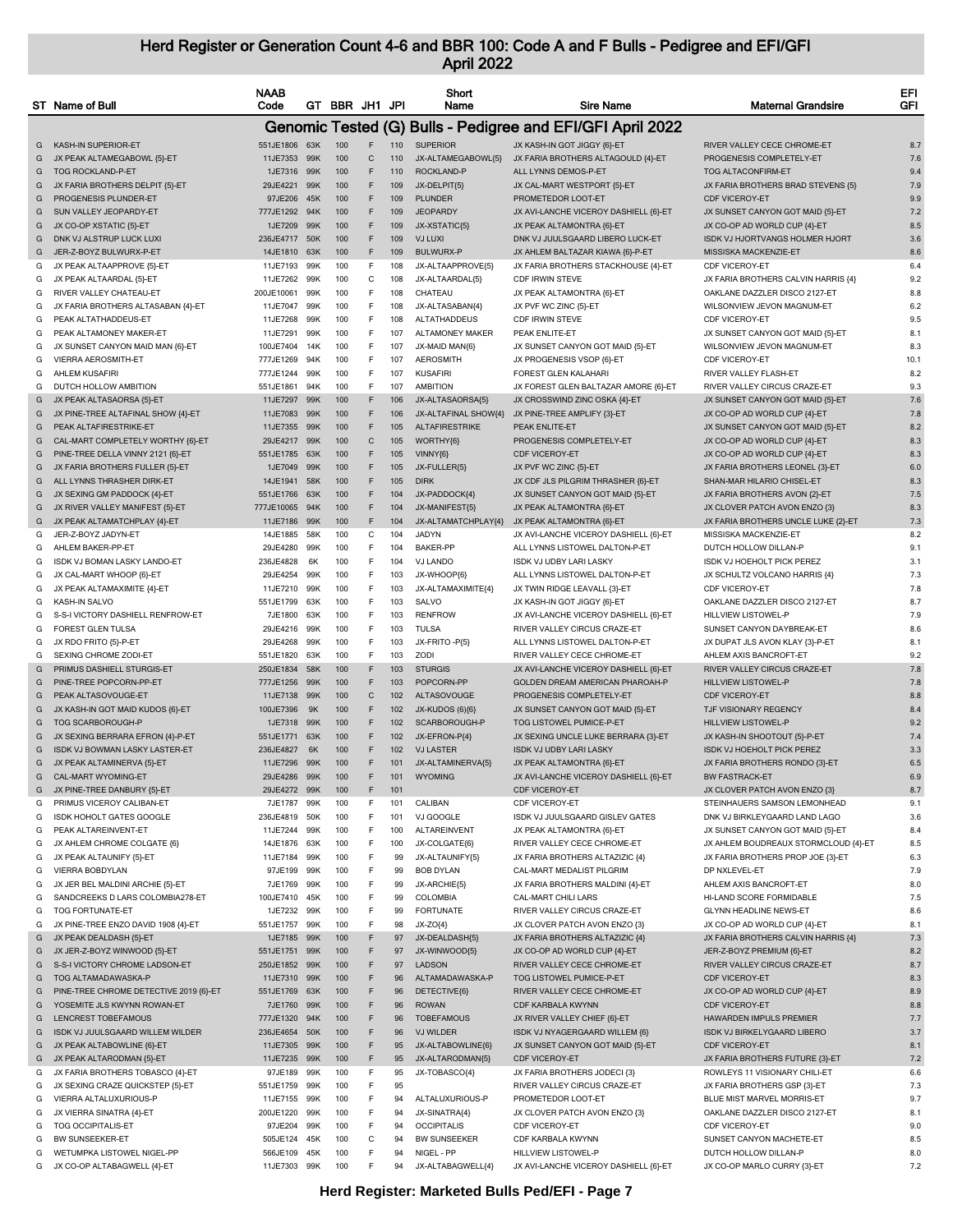|        | ST Name of Bull                                                    | <b>NAAB</b><br>Code          |                 | GT BBR JH1 JPI  |                    | Short<br>Name                       | <b>Sire Name</b>                                                 | <b>Maternal Grandsire</b>                                     | EFI<br>GFI  |
|--------|--------------------------------------------------------------------|------------------------------|-----------------|-----------------|--------------------|-------------------------------------|------------------------------------------------------------------|---------------------------------------------------------------|-------------|
|        |                                                                    |                              |                 |                 |                    |                                     | Genomic Tested (G) Bulls - Pedigree and EFI/GFI April 2022       |                                                               |             |
| G      | AHLEM KIAWA ENSIGN 24617-ET                                        | 7JE1831                      | 63K             | 100             | 94<br>F            | <b>ENSIGN</b>                       | JX AHLEM BALTAZAR KIAWA {6}-P-ET                                 | OAKLANE DAZZLER DISCO 2127-ET                                 | 8.6         |
| G      | JX PEAK PRESLEY {5}-ET                                             | 180JE7190                    | 99K             | 100             | F<br>93            | JX-PRESLEY{5}                       | JX PEAK ALTAMONTRA {6}-ET                                        | JX FARIA BROTHERS CALVIN HARRIS {4}                           | 7.6         |
| G      | JX PINE-TREE NUEVO {5}-P                                           | 1JE7299 99K<br>200JE1268 94K |                 | 100             | F<br>93            | JX-NUEVO-P-{5}                      | WETUMPKA LISTOWEL NIGEL-PP                                       | OAKLANE DAZZLER DISCO 2127-ET<br>CDF VICEROY-FT               | 8.5         |
| G<br>G | JX PROGENESIS MACHOMAN {5}-ET<br><b>VERJATIN INNOVATION-ET</b>     | 97JE207                      | 99K             | 100<br>100      | F<br>93<br>F<br>93 | JX-MACHOMAN{5}<br><b>INNOVATION</b> | JX AHLEM ENDURANCE {4}-ET<br>AHLEM KWYNN RESPECT-ET              | <b>BW CITATION A-ET</b>                                       | 9.1<br>10.2 |
| G      | ISDK VJ GAMMELGAARD HAARE HABBIT                                   | 236JE4650                    | 50K             | 100             | F<br>93            | <b>VJ HABBIT</b>                    | ISDK VJ MOSEGAARD HILARIO HAARE                                  | <b>ISDK VJ HIHL</b>                                           | 3.4         |
| G      | JX FARIA BROTHERS KLEERLY {5}-ET                                   | 1JE7110                      | 99K             | 100             | F<br>92            | JX-KLEERLY{5}                       | JX PVF WC ZINC {5}-ET                                            | JX CROSSWIND PRIAPUS {3}                                      | 6.7         |
| G      | PEAK INNOVATE-ET                                                   | 1JE7136                      | 99K             | 100             | F<br>92            | <b>INNOVATE</b>                     | CDF LAYNE IVORY-ET                                               | CDF VICEROY-ET                                                | 8.9         |
| G      | ROWLEYS 80 URLACHER MCCOMB-ET                                      | 7JE1874                      | 99K             | 100             | F<br>92            | <b>MCCOMB</b>                       | JX FARIA BROTHERS URLACHER {6}-ET                                | RIVER VALLEY CECE CHROME-ET                                   | 7.6         |
| G      | ELM-J ALTAMAREK {6}-ET                                             | 11JE7237                     | 99K             | 100             | F<br>92            | ALTAMAREK{6}                        | JX AVI-LANCHE VICEROY DASHIELL {6}-ET                            | JX CO-OP AD WORLD CUP {4}-ET                                  | 7.3         |
| G      | BLACK LABEL THRASHING KAMAKAZI-ET                                  | 7JE1980                      | 94K             | 100             | F<br>92            | <b>KAMAKAZI</b>                     | JX CDF JLS PILGRIM THRASHER {6}-ET                               | ALL LYNNS LOUIE VALENTINO-ET                                  | 7.4         |
| G      | PEAK ALTARIVERDALE-ET                                              | 11JE7251                     | 99K             | 100             | F<br>91            | ALTARIVERDALE                       | JX PEAK ALTAMONTRA {6}-ET                                        | JX SUNSET CANYON GOT MAID {5}-ET                              | 8.2         |
| G<br>G | JX CAL-MART WILLIE {5}-ET<br>JX SEXING VICE UGO {5}-ET             | 29JE4229<br>551JE1764        | 99K<br>99K      | 100<br>100      | С<br>91<br>F<br>91 | JX-WILLIE{5}                        | JX AVI-LANCHE RONALDO DEDE {4}-ET<br>CDF VICEROY-ET              | JX CROSSWIND PRIAPUS {3}<br>DP NXLEVEL-ET                     | 6.9<br>7.6  |
| G      | ABS MARINE-ET                                                      | 29JE4195                     | 99K             | 100             | F<br>91            | <b>MARINE</b>                       | RIVER VALLEY CIRCUS CRAZE-ET                                     | JX FOREST GLEN HARRIS HALT {5}                                | 8.4         |
| G      | JX KASH-IN ALTASIDRA {5}                                           | 11JE7308                     | 99K             | 100             | F<br>90            | JX-ALTASIDRA{5}                     | CDF VICEROY-ET                                                   | JX FARIA BROTHERS FOURNETTE {3}-ET                            | 9.4         |
| G      | PINE-TREE DO IT RIGHT-ET                                           | 515JE6                       | 99K             | 100             | F<br>90            |                                     | PINE-TREE DISCO BUBBA-ET                                         | CDF VICEROY-ET                                                | 8.6         |
| G      | KASH-IN FORCEFUL-ET                                                | 551JE1800                    | 63K             | 100             | F<br>89            | <b>FORCEFUL</b>                     | JX KASH-IN GOT JIGGY {6}-ET                                      | RIVER VALLEY CIRCUS CRAZE-ET                                  | 9.2         |
| G      | JX PEAK ALTAINCENTIVIZE {4}-ET                                     | 11JE7156                     | 99K             | 100             | F<br>89            | JX-ALTAINCENTIVIZE{4}               | JX FARIA BROTHERS CESPEDES {3}-ET                                | JX SUNSET CANYON GOT MAID {5}-ET                              | 7.0         |
| G      | SEXING HUXFORD-ET                                                  | 551JE1765                    | 99K             | 100             | F<br>88            | <b>HUXFORD</b>                      | CDF VICEROY-ET                                                   | AHLEM AXIS BANCROFT-ET                                        | 8.9         |
| G      | AHLEM CHROME PICANTO-ET                                            | 515JE2 45K                   |                 | 100             | F<br>88            | AHLEM CHROME<br><b>DICANTO</b>      | RIVER VALLEY CECE CHROME-ET                                      | DP NXLEVEL-ET                                                 | 9.3         |
| G      | DUPAT DILBERT-P-ET                                                 | 97JE195                      | 45K             | 100             | F<br>88            | DILBERT-P                           | DUTCH HOLLOW DILLAN-P                                            | WILSONVIEW JEVON MAGNUM-ET                                    | 8.9         |
| G<br>G | JX SEXING GOT MAID PURSUE {4}-ET<br>FOREST GLEN VICEROY CONDOR-ET  | 551JE1732<br>29JE4231        | 99K<br>99K      | 100<br>100      | F<br>87<br>F<br>87 | JX-PURSUE{4}<br>CONDOR              | JX SUNSET CANYON GOT MAID {5}-ET<br>CDF VICEROY-ET               | JX FARIA BROTHERS AVON {2}-ET<br>RIVER VALLEY CIRCUS CRAZE-ET | 8.8<br>7.8  |
| G      | JX FARIA BROTHERS PRINCE {4}-ET                                    | 97JE196                      | 99K             | 100             | F<br>87            | JX-PRINCE{4}                        | JX FARIA BROTHERS CESPEDES {3}-ET                                | JX CO-OP AD WORLD CUP {4}-ET                                  | 8.0         |
| G      | <b>VALSIGNA CHROME ANDERS</b>                                      | 14JE1833                     | 63K             | 100             | F<br>87            | <b>ANDERS</b>                       | RIVER VALLEY CECE CHROME-ET                                      | CDF VICEROY-ET                                                | 9.3         |
| G      | JX HAWARDEN LAZER {5}-PP                                           | 777JE1280                    | 94K             | 100             | F<br>86            | JX-LAZER-PP{5}                      | JX HAWARDEN R HERM {4}-P                                         | JX GENERATIONS TRADITION {5}-P                                | 7.8         |
| G      | JX CROSSWIND ALERT {4}-ET                                          | 1JE7017 99K                  |                 | 100             | F<br>86            | JX-ALERT{4]                         | JX PVF WC ZINC {5}-ET                                            | JX FARIA BROTHERS MARLO {2}-ET                                | 6.5         |
| G      | ISDK VJ GUNDESTRUP LESTEN LAST                                     | 236JE4651                    | 50K             | 100             | F<br>86            | <b>VJ LAST</b>                      | ISDK VJ BIRKELYGAARD LESTEN                                      | ISDK VJ HOEHOLT HILDE HUZAR                                   | 1.8         |
| G      | MR CHROME LASPADA-ET                                               | 551JE1873                    | 63K             | 100             | F<br>85            | LASPADA                             | RIVER VALLEY CECE CHROME-ET                                      | <b>BW CITATION A-ET</b>                                       | 10.2        |
| G      | JX PEAK ALTAKARAOKE {5}-ET                                         | 11JE7162                     | 99K             | 100             | $\mathsf C$<br>84  | JX-ALTAKARAOKE{5}                   | PROGENESIS COMPLETELY-ET                                         | JX FARIA BROTHERS RONALDO {3}-ET                              | 7.3         |
| G      | JX PINE-TREE ZINC BOSTON 1913 {6}-ET                               | 551JE1763 99K                |                 | 100             | F<br>84            | JX-BOSTON{6}                        | JX PVF WC ZINC {5}-ET                                            | BLUE MIST VISIONARY METHOD                                    | 8.6         |
| G      | ISDK VJ HAUGSTEDGAARD CHOKOCHIEF                                   | 236JE4865                    | 50K             | 100<br>F        | 84                 | <b>VJ CHIEF</b>                     | ISDK VJ BALSLEV LOBO CHOKO                                       | <b>ISDK VJ HILARIO</b>                                        | 3.2         |
| G      | JX CAL-MART ALTASIDE BET {5}-ET                                    | 11JE7298                     | 99K             | 100             | С<br>83            | JX-ALTASIDE BET(5)                  | JX AVI-LANCHE VICEROY DASHIELL {6}-ET                            | <b>CDF VICEROY-ET</b>                                         | 7.0         |
| G      | JX ABS DAVE {4}-ET<br>FOREST GLEN CRAZE TRIPP-ET                   | 29JE4194                     | 99K             | 100<br>100      | F<br>83<br>F<br>83 | JX-DAVE{4}<br><b>TRIPP</b>          | <b>CDF VICEROY-ET</b>                                            | JX FARIA BROTHERS PELE {3}                                    | 5.4<br>9.2  |
| G<br>G | ISDK VJ JUULSGAARD KLOV KLIBER                                     | 29JE4213<br>236JE4667        | 99K<br>50K      | 100             | F<br>83            | <b>VJ KLIBER</b>                    | RIVER VALLEY CIRCUS CRAZE-ET<br>ISDK VJ KLOVBORG HJORT KLOV {6}  | CDF KARBALA KWYNN<br>ISDK VJ BIRKELYGAARD LIBERO              | 3.3         |
| G      | AHLEM VIABULL NEYMAR                                               | 515JE3                       | 45K             | 100             | 83<br>F            | AHLEM VIABULL                       | AHLEM VIABULL-P                                                  | AHLEM AXIS DAGGAR 22486                                       | 8.4         |
| G      | JX ELM-J ALTAALLOY {4}-ET                                          | 11JE7026                     | 99K             | 100             | F<br>82            | NIEVMAD<br>JX-ALTAALLOY{4}          | JX PVF WC ZINC {5}-ET                                            | JX FARIA BROTHERS UNCLE LUKE {2}-ET                           | 5.8         |
| G      | PINE-TREE DELLA PHILIP 1987-P-ET                                   | 182JE1041                    | 45K             | 100             | F<br>82            | PHILIP                              | RIVER VALLEY PFEN PROMO-P-ET                                     | HILLVIEW LISTOWEL-P                                           | 9.3         |
| G      | PEAK GOAL LINE-ET                                                  | 1JE7137                      | 99K             | 100             | F<br>81            | <b>GOAL LINE</b>                    | CDF VICEROY-ET                                                   | <b>CDF VICEROY-ET</b>                                         | 8.1         |
| G      | TOG MAGNESIUM W961 8664-ET                                         | 97JE201                      | 99K             | 100             | F<br>81            | <b>MAGNESIUM</b>                    | CDF VICEROY-ET                                                   | <b>GLYNN HEADLINE NEWS-ET</b>                                 | 9.0         |
| G      | JX SEXING ANTON {4}-ET                                             | 551JE1761                    | 63K             | 100             | F<br>81            |                                     | <b>CDF VICEROY-ET</b>                                            | JX FARIA BROTHERS MARLO {2}-ET                                | 7.5         |
| G      | JX SEXING CRAZE ORANGE {5}-ET                                      | 551JE1750                    | 99K             | 100             | F<br>81            |                                     | RIVER VALLEY CIRCUS CRAZE-ET                                     | JX FARIA BROTHERS GSP {3}-ET                                  | 7.7         |
| G      | ISDK VJRAVINGGAARD SVITZER SVICK                                   | 236JE4721                    | 50 <sub>K</sub> | 100             | F<br>81            | <b>VJ SVICK</b>                     | ISDK VJ RUNDKAERGAARD SVITZER                                    | <b>DNK VJ HICKEY</b>                                          | 2.8         |
| G      | KASH-IN CRAZE SPIKE-ET                                             | 551JE1776<br>97JE194         | 63K             | 100             | F<br>80<br>F       |                                     | RIVER VALLEY CIRCUS CRAZE-ET                                     | OAKLANE DAZZLER DISCO 2127-ET                                 | 8.4         |
| G<br>G | JX FARIA BROTHERS THANOS {4}-ET<br>JX MOUNT ROCK VICEROY ALPHA {4} | 29JE4162 99K                 | 99K             | 100<br>100<br>E | 78<br>78           | JX-THANOS{4}<br>JX-ALPHA{4}         | JX CLOVER PATCH AVON ENZO {3}<br><b>CDF VICEROY-ET</b>           | JX FARIA BROTHERS PELE {3}<br>JX FARIA BROTHERS AVON {2}-ET   | 7.6<br>7.1  |
| G      | SEXING CHROME BOYCE-ET                                             | 551JE1819 63K                |                 | 100<br>F        | 77                 | <b>BOYCE</b>                        | RIVER VALLEY CECE CHROME-ET                                      | DP NXLEVEL-ET                                                 | 8.9         |
| G      | <b>ISDE DIAMO-ET</b>                                               | 202JE608 63K                 |                 | 100             | F<br>77            | <b>DIAMO</b>                        | DUPAT DILBERT-P-ET                                               | CAL-MART BARRICADE                                            | 8.2         |
| G      | JX SEXING WORLD CUP PHOENIX {4}-ET                                 | 551JE1749                    | 99K             | 100             | F<br>75            | JX-PHOENIX{4}                       | JX CO-OP AD WORLD CUP {4}-ET                                     | JX FARIA BROTHERS AVON {2}-ET                                 | 8.9         |
| G      | <b>ISDK VJ OUTRUP KLOV KLINK</b>                                   | 236JE4666 50K                |                 | 100             | F<br>74            | <b>VJ KLINK</b>                     | ISDK VJ KLOVBORG HJORT KLOV {6}                                  | <b>ISDK VJ LINK</b>                                           | 2.5         |
| G      | <b>VERJATIN MOONSHINE-ET</b>                                       | 182JE1026                    | 45K             | 100             | F<br>72            | <b>MOONSHINE</b>                    | LEGENDAIRY BOURBON-ET                                            | AHLEM AXIS COMANCHE-ET                                        | 8.4         |
| G      | JX LYLESTANLEY ALTAHASHTAG {5}-ET                                  | 11JE1393                     | 99K             | 100             | F<br>72            | JX-ALTAHASHTAG{5}                   | JX CO-OP AD WORLD CUP {4}-ET                                     | JX FARIA BROTHERS LEONEL {3}-ET                               | 6.6         |
| G      | JX PEAK ALTAMCCAFFREY {5}-ET                                       | 11JE7174 99K                 |                 | 100             | F<br>71            | JX-ALTAMCCAFFREY{5}                 | CDF VICEROY-ET                                                   | JX FARIA BROTHERS RONALDO {3}-ET                              | 7.2         |
| G      | JX CO-OP JD CAPALDI {5}-PP-ET                                      | 1JE7140                      | 99K             | 100             | F<br>71            | JX-CAPALDI-PP-{5}                   | JX CO-OP WC MR CHAVEZ {4}-P-ET                                   | CDF VICEROY-ET                                                | 7.7         |
| G      | JX PEAK ALTAJAMALL {4}-ET<br>SUNSET CANYON DESMOND                 | 11JE7115                     | 99K             | 100             | F<br>70<br>F       | JX-ALTAJAMALL{4}<br><b>DESMOND</b>  | JX CLOVER PATCH AVON ENZO {3}                                    | JX FARIA BROTHERS UNCLE LUKE {2}-ET                           | 7.5         |
| G<br>G | JX PINE-TREE ENZO DAVE {4}-ET                                      | 100JE7415<br>551JE1756       | 45K<br>99K      | 100<br>100      | 69<br>F<br>68      |                                     | SUNSET CANYON MAID-RITE-ET<br>JX CLOVER PATCH AVON ENZO {3}      | MISSISKA MACKENZIE-ET<br>JX CO-OP AD WORLD CUP {4}-ET         | 7.2<br>9.2  |
| G      | SUNSET CANYON BERLIN-ET                                            | 100JE7414                    | 99K             | 100             | F<br>68            | <b>BERLIN</b>                       | ISDK GOLDEN GDK VIVALDI                                          | MAINSTREAM IATOLA SPARKY                                      | 7.4         |
| G      | <b>VERJATIN LEVINE-ET</b>                                          | 551JE1784                    | 63K             | 100             | F<br>67            | LEVINE                              | AHLEM KWYNN RESPECT-ET                                           | AHLEM TEXAS WILDCAT 22702-ET                                  | 9.4         |
| G      | SUNSET CANYON BAILANDO-ET                                          | 100JE7416                    | 45K             | 100             | F<br>65            | <b>BAILANDO</b>                     | CDF KARBALA KWYNN                                                | MAINSTREAM IATOLA SPARKY                                      | 8.2         |
| G      | <b>SUNSET CANYON BREXIT</b>                                        | 100JE7418                    | 45K             | 100             | F<br>65            | <b>BREXIT</b>                       | SUNSET CANYON DAZZLER-ET                                         | <b>MAINSTREAM IATOLA SPARKY</b>                               | 8.3         |
| G      | RIVER VALLEY NBRAZIL SAXXON-P-ET                                   | 202JE604                     | 29K             | 100             | F<br>61            | SAXXON-P                            | KASH-IN SAXON-P-ET                                               | ALL LYNNS HENDRIX NITRO                                       | 8.9         |
| G      | JX PINE-TREE DISCO CHAPEL HILLBILLY {4}-ET                         | 551JE1746                    | 99K             | 100             | F<br>60            |                                     | OAKLANE DAZZLER DISCO 2127-ET                                    | JX FARIA BROTHERS MARLO {2}-ET                                | 6.7         |
| G      | PINE-TREE VACUUM-PP                                                | 29JE4271 99K                 |                 | 100             | F<br>59            | VACUUM-PP                           | ALL LYNNS LISTOWEL DALTON-P-ET                                   | AHLEM VIABULL-P                                               | 8.8         |
| G      | JX FOUR J NXLEVEL 50057 {4}                                        | 147JE6232                    | 9K              | 100             | F<br>58            | JX-NXLEVEL{4}                       | DP NXLEVEL-ET                                                    | JX FARIA BROTHERS DANIELS {2}-ET                              | 8.2         |
| G      | AHLEM CRAZE DOC 24061-ET                                           | 100JE7413                    | 45K             | 100             | F<br>58            | <b>DOC</b>                          | RIVER VALLEY CIRCUS CRAZE-ET                                     | SWEETIE PLUS IATOLAS BOLD {5}                                 | 8.8         |
| G<br>G | ISDK VJ KROGAARD QUINTANA QUIT<br>JX ALL LYNNS HARRIS VALI {5}     | 236JE4653 50K<br>321JE101    | 45K             | 100<br>100      | F<br>58<br>C<br>57 | VJ QUIT<br>JX-VALI{5}               | ISDK VJ KROGAARD RODME QUINTANA<br>JX SCHULTZ VOLCANO HARRIS {4} | ISDK VJ RONHOLM HICKEY HIAN {6}<br>MARGANDALE CHERRY CHAMP    | 3.2<br>8.3  |
| G      | PINE-TREE DENMARK VALUABLE 2216-PP-ET                              | 566JE110                     | 45K             | 100             | F<br>55            | VALUABLE                            | SUNSET CANYON DENMARK-P-ET                                       | AHLEM VIABULL-P                                               | 8.0         |
| G      | JX JER-Z-BOYZ KELVIN {4}-P-ET                                      | 515JE1                       | 99K             | 100             | F<br>54            | JX-KELVIN-P{4}                      | JX DUPAT JLS AVON KLAY {3}-P-ET                                  | JER-Z-BOYZ SEVEN                                              | 6.7         |
| G      | JER-Z-BOYZ DOMINATOR KNOCK-OUT-ET                                  | 147JE6231                    | 9K              | 100             | F<br>49            | KNOCK-OUT                           | SHAN-MAR ARCHER KNOCK-OUT-ET                                     | SUNSET CANYON MEGATRON-ET                                     | 8.1         |
| G      | SOUTH MOUNTAIN CANDYMAN-ET                                         | 250JE1793                    | 99K             | 100             | F<br>47            | CANDYMAN                            | RIVER VALLEY CECE CHROME-ET                                      | <b>IGL SANTANA TORPEDO-ET</b>                                 | 8.5         |
| G      | JX SR STERLING MATTER {6}-PP                                       | 97JE181                      | 99K             | 100             | F<br>44            | JX-MATTER-PP{6}                     | JX KASH-IN STERLING {5}-P-ET                                     | CAL-MART RENEGADE HILARIO-ET                                  | 8.7         |
| G      | DUTCH HOLLOW OSCAR-P-ET                                            | 566JE108                     | 45K             | 100             | F<br>44            | OSCAR-P                             | RIVER VALLEY CIRCUS CRAZE-ET                                     | DUTCH HOLLOW Q MIK-P-ET                                       | 7.7         |
| G      | EHRHARDT SOLSTICE-ET                                               | 777JE1291 94K                |                 | 100             | F<br>40            | SOLSTICE                            | RIVER VALLEY CECE CHROME-ET                                      | PRAIRIE HARBOUR MOZART-ET                                     | 8.4         |